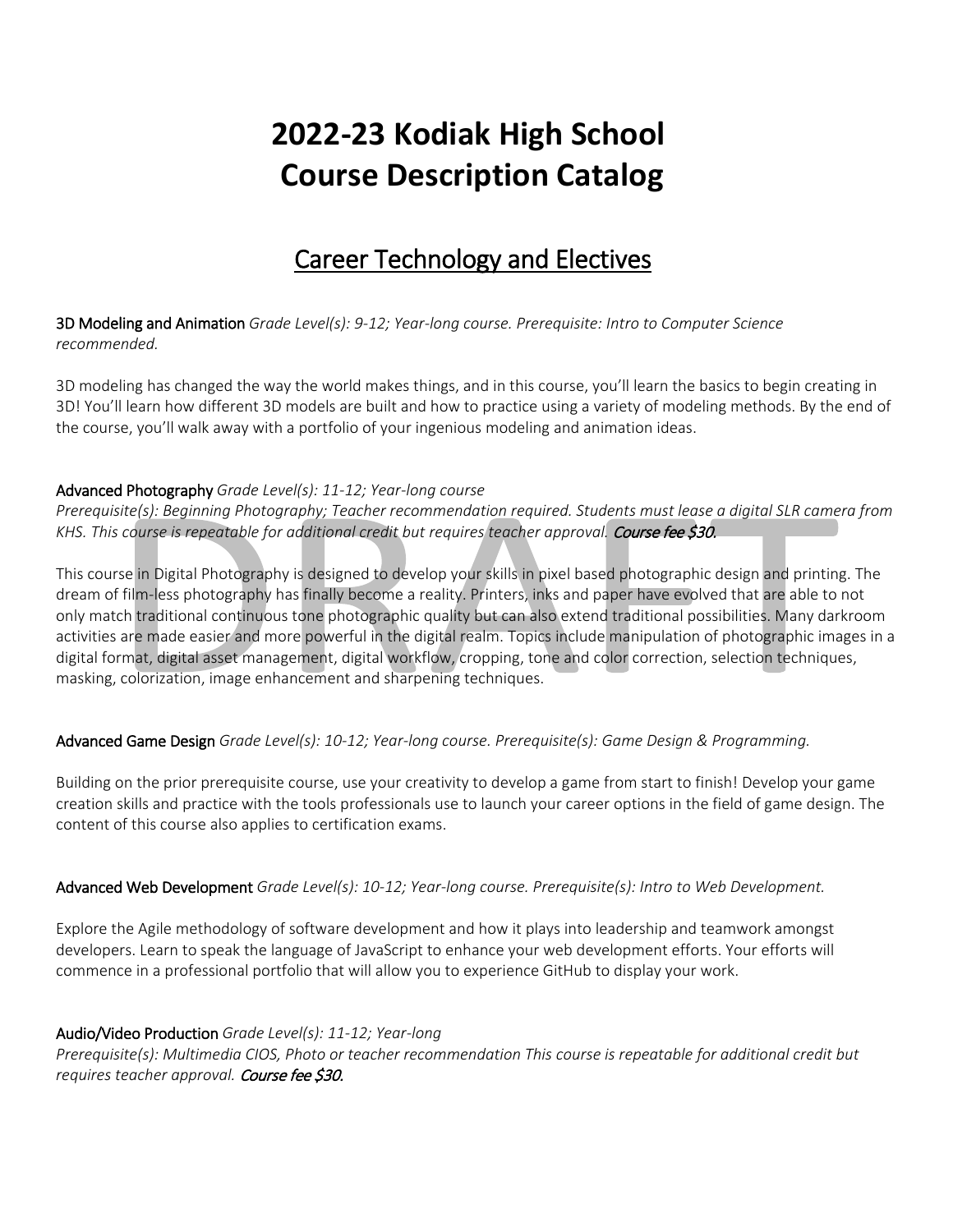The Craft of Editing with Apple Final Cut Pro and Adobe software. The emphasis of this class is hands-on training to help you start editing at a professional level. Students will write scripts, create storyboards and program a/v clips for business, entertainment and educational purposes. The course also covers advanced postproduction techniques including but not limited to: Adobe After Effects (Special Effects/Compositing), Logic (Music/Sound Production) and Professional Outputs with Compressor/Media Composer/DVD Studio Pro/Encore. *Students may work their way towards industry certification opportunities.*

## Automotive Technology 1 *Grade Level(s): 9-12; Semester or Year-long course. Prerequisite(s): None.*

Automotive Technology I begins with classroom and shop instruction on the tasks set forth in the National Automotive Technician Educational Foundation (NATEF) General Service Technician (GST) industry curriculum. Class content includes safety rules and procedures, tool usage and safety, automotive measurement, basic electricity, wheels and tires, brake systems, steering systems, suspension systems, basic troubleshooting, and employability skills. Visit: www.natef.org for more information.

# Automotive Technology 2 *Grade Level(s): 10-12; Semester or Year-long*

*Prerequisite(s): Automotive Tech I*

Automotive Technology II continues classroom and shop instruction set forth in the National Automotive Technician Education Foundation (NATEF) General Service Technician (GST) industry curriculum.  Participation in the Skills-USA state and national competitions may be available for select students who qualify. Class content includes safety, diagnostic equipment, manual drive train, advanced brake service, electrical systems, engine performance, and advanced diagnostic principles.  Visit: www.natef.org for more information.

Automotive Technology 3 *Grade Level(s): 11-12; Semester or Year-long course Prerequisite: Automotive Technology 2; Teacher approval*

Automotive Technology III continues classroom and shop instruction set forth in the National Automotive Technician Education Foundation (NATEF) General Service Technician (GST) certification. Participation in the Skills-USA competition at state and national levels may be available to select students who qualify. Class content includes safety, diagnostic equipment, advanced electrical systems diagnostics, advanced engine performance, and advanced drivetrain diagnostic principles.  Students will have the opportunity to test for ASE (Automotive Service Excellence) certification in the disciplines that they choose. Visit: www.natef.org for more information.

Beginning Photography *Grade Level(s): 10-12 (Upper classmen given priority); Year-long course Prerequisite(s): Requires commitment of leasing a Digital SLR camera from Kodiak High School. Students will be responsible for loss and/or damage.* Course fee \$30.

Introduces the fundamentals, concepts and applications of digital imaging techniques, including basic digital camera fundamentals, enhancing images and creating images for use in print or on the web. Students will learn how to manipulate a Digital SLR camera, how to see and appreciate light in a new way and how to apply the skills that normally took place in a darkroom to a new modern "Digital Darkroom"...Adobe Photoshop/Lightroom. By course completion, the students should know how to make images important and powerful in their own right, rather than merely "taking pictures."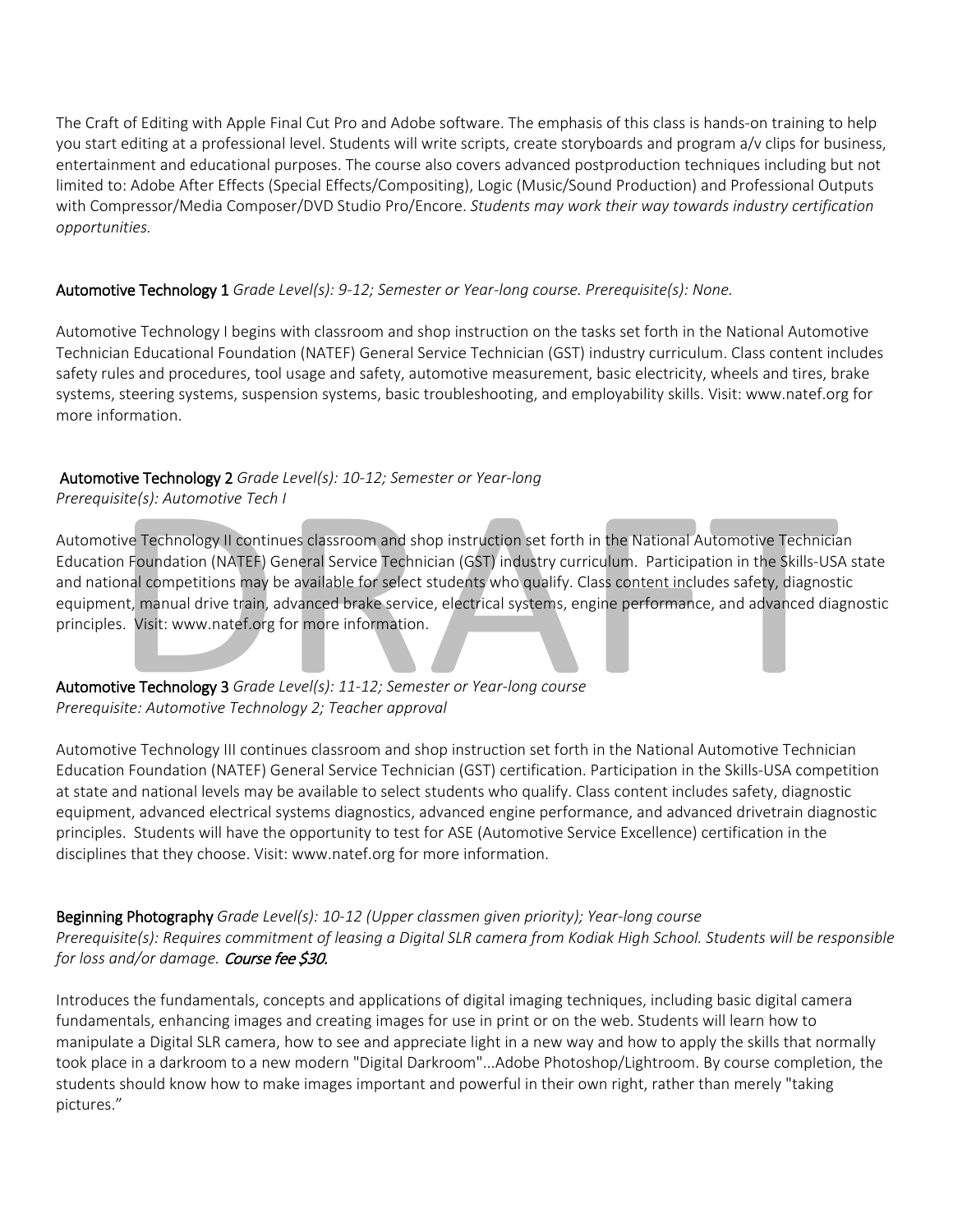# Business and Entrepreneurship 1- *Grade Level(s): 9-12; Year-long course*

*Prerequisite(s): None*

This course covers the foundations of running a business, including customer relations, finance and accounting, human resources, information management, marketing, operations, project management, and quality management. It also covers fundamental economic principles and the role of the entrepreneur in American and global business.

#### Business and Entrepreneurship 2- *Grade Level(s): 10-12; Year-long course Prerequisite(s): Business and Entrepreneurship 1*

This course goes deeper into business basics, including entrepreneurship, economics, business law, and ethical and social responsibility. But the course also focuses on the creation of an actual marketing plan for a product and on the creation of an actual business plan for the student's own business idea.

Certified Nursing Assistant (CNA) *Grade Level(s): Students must be 16 years or older; Semester-long Prerequisite(s): By application only. Applications available in counseling office.*

This course provides instruction on utilizing a humanistic approach to provide basic care to people in a variety of health care settings. Students will understand how health care systems operate and will learn the skills necessary to function safely and efficiently in a health care setting. Students will learn the information and practical skills necessary for taking and passing the certification exam required by the state.

#### Construction I *Grade Level(s): 10-12; Year-long Prerequisite(s): Woods Technology.*

This course covers the beginning level of construction.  Students will be introduced to basic information and techniques that apply to the building trades industry.  Using equipment safely and the process of construction will be covered.  The content outline covers: construction materials, exterior, construction safety, windows and doors, tools and machines, weatherproofing, framing, floors, walls and roofs.  Students will also have the opportunity for a nationally recognized construction certification called NCCER (The National Center for Construction Education and Research). Plenty of hands-on time with power tools, hand tools and actual construction projects.

Cosmetology *Grade Level(s): 9-12; Year-long course Prerequisite(s): None.*

Successful Cosmetology 1 students will be able to demonstrate the following skills: Shampooing and Conditioning, thermal styling, braiding.  Time permitting the student will also become proficient in facials, manicures, women's haircutting, and permanent waving.  Future professionals will have a working knowledge of the structure of hair, nails, and skin.  As future professionals the student will learn to recognize diseases and disorders of the hair nails and skin as well as infection control. Students will gain an understanding of sterilization, sanitation, bacteriology, state laws/regulations, and salon management.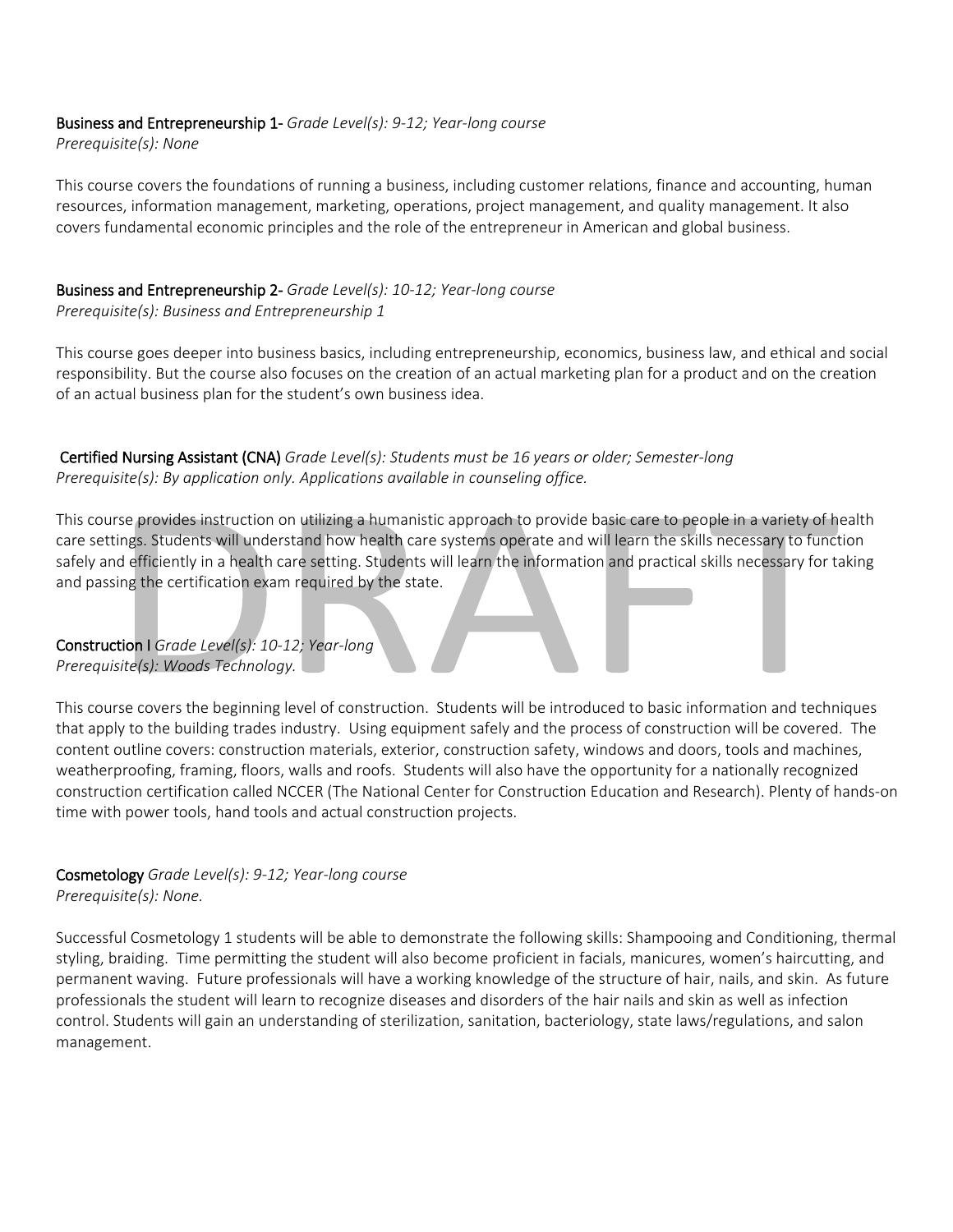#### Culinary Arts I *Grade Level(s): 9-12; Year-long course Prerequisite(s): None. Course Fee is \$25 per semester*

Culinary Arts I is designed to acquaint the student with the food service industry. The areas to be covered will be careers, food service practices, management, laws, industry standards, safety and sanitation, the professional kitchen, culinary applications and baking and pastry applications.

# Culinary Arts II *Grade Level(s): 10-12; Year-long course Prerequisite(s): Culinary Arts I; Teacher recommendation required. Course Fee \$25 per semester*

Culinary Arts II is designed to further expand the basic skills learned in Culinary Arts I. The student will study the history and development of the restaurant industry and continue to increase food production, presentation and service knowledge and skills while maintaining industry standards for safety and sanitation as well as food handling techniques.

# Culinary Arts-Advanced Studies *Grade Level: 11-12. Year-long course. Course Fee \$25/semester.*

*Prerequisite: Culinary I and II. Teacher recommendation required. This course is repeatable for credit but requires instructor approval.*

Advanced Culinary Arts is designed advance the student with acquiring more food service knowledge and skills with the addition of the ProStart Curriculum for certification. Prostart is designed by the National Restaurant Association as part of the school-to-career approach to learning. Upon completion of mandated requirements, students can receive certifications in ProStart, Serv-Safe and Alaska Hospitality.

# Fisheries 1 *Grade Level(s): 9-12; Year-long course. Prerequisite(s): None*

In this course you will have the opportunity to learn the basic skills needed to work in any of Kodiak's many commercial fisheries. These skills include splicing line, tying knots, web mending and onboard safety. The class will learn about the different gear and boat types used to harvest seafood in Kodiak waters. Additionally, there will be instruction on reading charts, weather forecasts and Kodiak geography/oceanography.

## Fisheries 2 *Grade Level(s): 9-12; Year-long course. Prerequisite(s): Fisheries 1 or Instructor Approval*

This course is focused on improving skills learned in Fisheries 1 and spending time out of the classroom, aboard the school boat and working on larger gear construction projects. The class will learn about fisheries technology (radar, GPS, plotters, sonar, etc.) and navigation in the classroom and onboard the K-HI-C, where students will also learn about boat handling, systems, and maintenance. Instruction will be available to students interested in working toward qualifying to take a Coast Guard licensing exam. Students already employed in the fishing industry can still benefit from this course.

# Gaming Design and Programming *Grade Level(s): 9-12; Year-long course. Prerequisite(s): Intro to Computer Science recommended.*

Pursue your passion by learning about the principles of game design through the stages of development, iterative process, critiques, and game development tools. Put these new skills to work by designing your own game!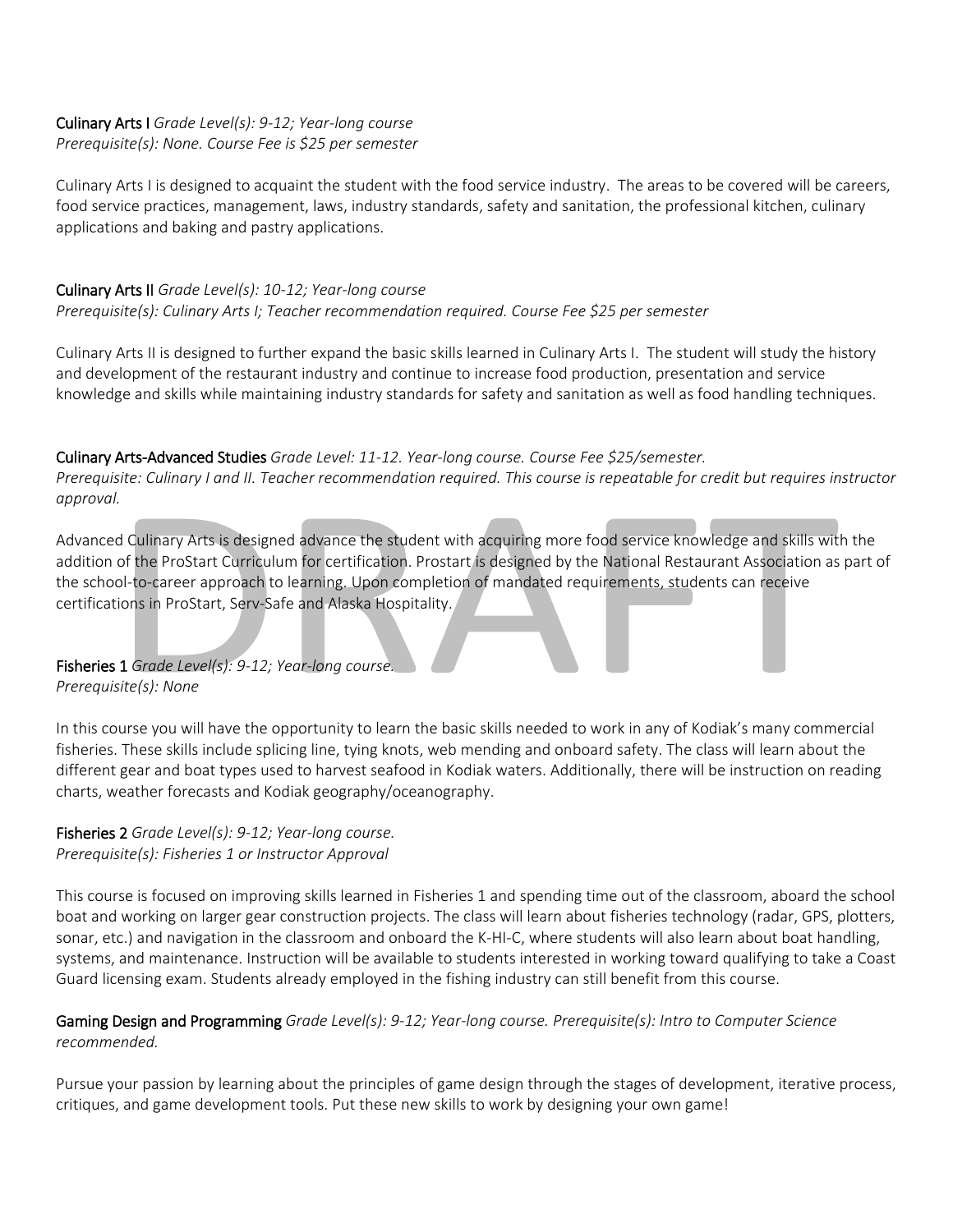## Intro to Web Design *Grade Level(s): 9-12; Year-long course. Prerequisite(s): Intro to Computer Science recommended.*

In this course, you'll start to get a real picture of professional web development, including how to create content for the web. You'll learn about topics such as servers, file organization, HTML, CSS, JavaScript, and the development stack that will let you build any website you can dream up!

# Multimedia *Grade Level(s): 10-12; Year-long course.* Offered for dual credit. CIOS A255 at UAA-Kodiak College *Prerequisite(s): None*

This second semester course is a continuation of Introduction to Multimedia and will continue the focus of studies in graphic design. Semester 2 covers an introduction to executing vector-based illustration using Adobe Illustrator. Topics include navigation of the interface, the tools, drawing and manipulating basic objects, creating and manipulating type, drawing with the pen tool, applying color, using layers and an introduction to Adobe Flash software. Topics include the integration of graphics, text, audio and video into animated and interactive Web presentations. Students will use their creativity and skills to create and edit interactive multimedia presentations, digital images, sound, and movies, and will be introduced to animation and web pages. The knowledge and skills acquired in this class will enable students to successfully perform and interact in today's technology-driven society. *Students may work their way towards industry certification opportunities.*

## Outboard Engine Repair *Grade Level(s) 9-12*

*Prerequisite(s): Small Engines, Auto 1, or Teacher Approval*

This class covers the theory of operation and hands-on maintenance of 2-stroke and 4-stroke outboard engines. Classroom instruction is organized by the three major components of an outboard: power-head, mid-section, and the lower unit. Hands-on practice in the lab follows each section that is covered in the classroom. Topics include machinery of each component, compression tests, changing sparkplugs, oil changes, trouble shooting, parts replacement, the importance of maintenance, winterizing, and other topics This class is for set-netters, sports fishing enthusiasts, owners of commercial fishing vessels, non-boaters, those wishing to explore a career in outboard maintenance, and any other interested party.

## Small Engines *Grade Level(s): 9-12; Semester Prerequisite(s): None*

This course covers principles of small gasoline engine theory, shop safety habits, employability skills, tool identification and usage, and environmental concerns related to internal combustion engines. Course content includes: lab safety and procedures, engine operating systems, battery charging, basic electricity, symptom troubleshooting, tools and equipment, employability skills, engine theory and design, industry performance standards, marine applications, and Skills-USA involvement.

Textile Art: Quilting 1, 2 *Grade Level(s): 9-12; Semester or Year-long course*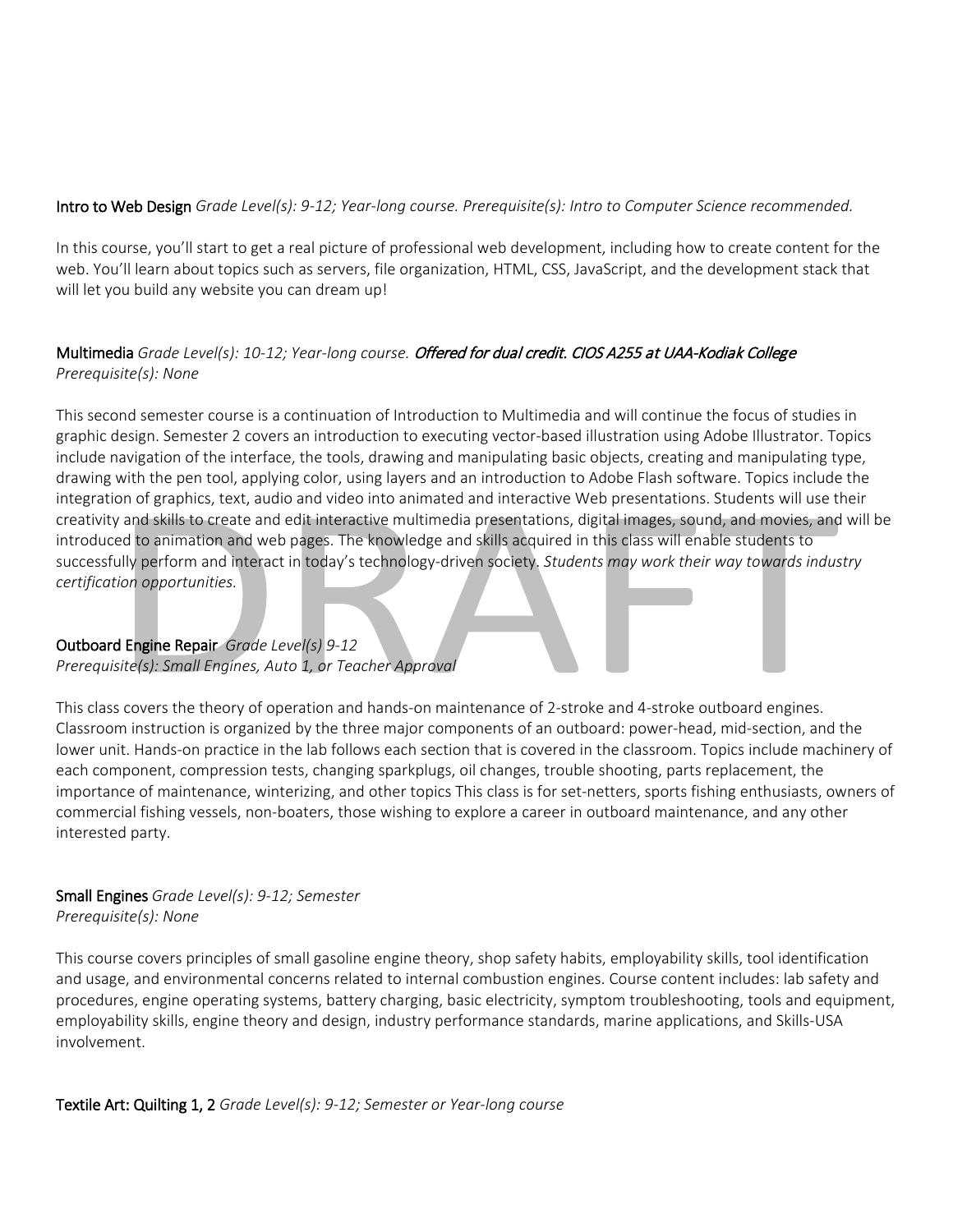#### *Prerequisite(s): None.*

Students will design and construct several quilts from beginning to end. Topics covered will include: safe use of a sewing machine and other quilting tools, basic maintenance of a sewing machine, appropriate fabric, thread and color selection, piecing, borders, backing, machine quilting and binding. Geometric topics of Transformations and Tessellations will be integrated into the process.

#### Welding I *Grade Level(s): 9-12; Year-long course*

*Prerequisite(s): Students are required to provide their own safety glasses, welding gloves, welding helmet and coveralls.* Offered for dual credit. *Course Fee is \$30 Per semester (includes cost of OSHA card)*

Students will learn the basic theory and practice of fusing ferrous metals. Shielded Metal Arc Welding (SMAW) is the process emphasized. Students gain experience with a selection of welded joint designs and a variety of electrodes. Standard industrial safety procedures are stressed.

#### Welding II *Grade Level(s): 10-12; Year-long course*

*Prerequisite(s): Welding I; Teacher recommendation required.* Offered for dual credit. *Students are required to provide their own safety glasses, welding gloves, welding helmet and coveralls. Course Fee is \$30 Per semester*

Students will learn the basic theory and practice of fusing ferrous metals. Gas Metal Arc Welding (GMAW) are the processes emphasized. Students gain experience with a selection of welded joint designs. Standard industrial safety procedures are stressed.

## Welding III *Grade Level(s): 11-12; Year-long course*

*Prerequisite(s): Welding II; Teacher recommendation required.* Offered for dual credit. *Students are required to provide their own safety glasses, welding gloves, welding helmet and coveralls*. *Course Fee is \$30 Per semester.*

Students continue learning the theory and practice of ferrous and non-ferrous metal fusion. Shielded Metal Arc Welding and Gas Metal Arc Welding are two of the processes emphasized. Students will also use oxygen- acetylene and plasmaarc cutting systems. Projects in both steel and aluminum will develop design, layout and fabrication skills. Career opportunities in welding and related technical fields are explored. Standard industrial safety procedures are stressed.

#### Welding IV *Grade Level(s): 12; Year-long course*

*Prerequisite(s): Welding III; Teacher recommendation required.* Offered for dual credit. *Students are required to provide their own safety glasses, welding gloves, welding helmet and coveralls. Course Fee is \$30 Per semester.*

This class prepares students to attend post-secondary education in the field of welding. Students will gain introductory experience in Oxy-Acet and Tig Welding. They will also be introduced to basic CAD and blueprint reading to include welding symbols. Students will be introduced to metallurgy and how it applies to the welding process. A final project will be completed to apply the skills learned throughout their time in welding.

Woods Technology I *Grade Level(s): 9-12; Year-long course Prerequisite(s): None; Course fee is \$25*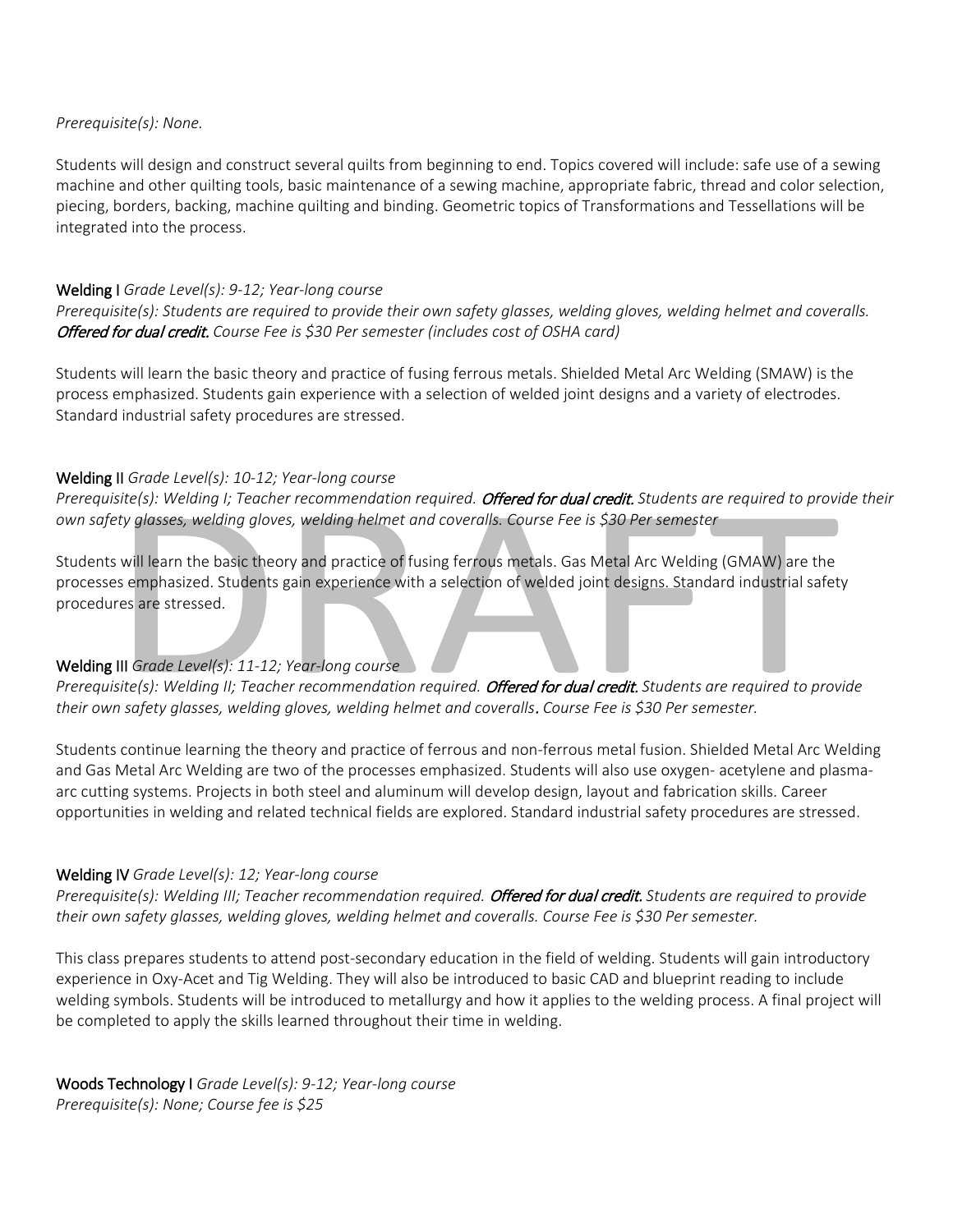Wood Technology I is comprised of courses and/or programs designed to introduce and develop skills related to woods and the woodworking industry. Emphasis is placed on safety in the woodworking laboratory, the study of materials, common woodworking tools, woodworking methods and wood finishing.

Students will design and make projects that are handy and professional.  Examples are band saw laminated coat racks, end grain cutting boards, lathe turned bowls and plates.  There is ample time and materials to make plenty of small, useful projects for the house as they learn technical joinery of wood.

#### Woods Technology II, III, IV *Grade Level(s): 10-12; Year-long course Prerequisite(s): Previous level Woods Tech and teacher approval; Course Fee is \$25*

This course is comprised of courses and programs designed to introduce and develop skills related to woods and the woodworking industry. Emphasis is placed on safety in the woodworking laboratory, the study of materials, common woodworking tools, woodworking methods and wood finishing. Students will design and make more advanced projects that may take a little longer but will involve advanced joinery and techniques.  There are projects assigned if a student doesn't know what to make on their own.

# Yearbook *Grade Level(s): 10-12; Year-long course*

*Prerequisite(s): Multimedia and/or photography strongly suggested.* Application and interview required*. This course is repeatable for additional credit, but requires teacher approval.*

This publication course produces the KHS Channel Light. Admission is by application and teacher approval. Students may specialize in layout, photography, business management, computer technology, advertising and sales, writing and editing or art. Skills in Adobe Photoshop and Adobe InDesign are very helpful. Students are selected on the basis of the capacity to work independently, creatively and responsibly. Interpersonal skills, technical skills, dedication and positive attitude are also important criteria used in the selection process. Staff must be prepared to put in time outside of the regular school day. 

# English Language Acquisition Program

# English Language Acquisition Program (ELAP) *Grade Level(s): 9-12. Placement by ELAP teacher only.*

ELAP is designed for students who are within their first few years of English language development. Students in this class will work on Basic Interpersonal Communication Skills, and further develop their reading, writing, speaking, and listening skills.

# Intro to American Culture *Grade Level(s): 9-12; Placement by ELAP teacher only.*

Introduction to American Culture is designed for ELAP students and covers basic American history, precolonial to modern America.  Students will learn about important figures, key events, basic geography, and civics to develop an understanding of the United States. American Culture is recommended for ELAP students enrolled in ELAP 1.

Skills Development 1 *Grade level(s): 9-12. Placement determined by ELAP teacher.*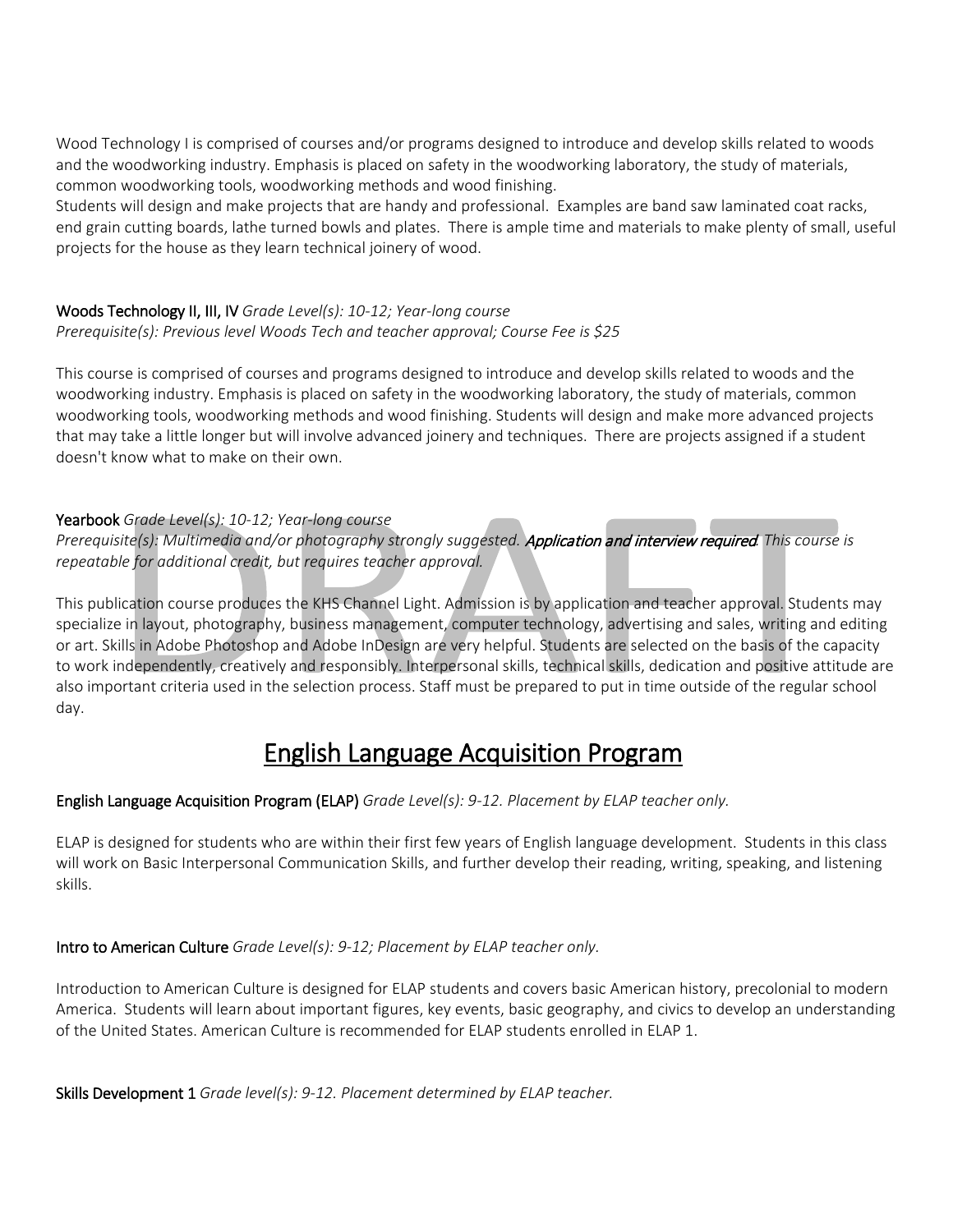Skills Development is offered primarily to those enrolled in ELAP 1.  Skills Development focuses on exposing students to literature, building vocabulary, providing study skills, and supporting language development in the content areas.

#### Skills Development 2 *Grade level(s): 9-12. Placement determined by ELAP teacher.*

Skills Development 2 is open to all ELAP students. Students will be given academic and linguistic support for their classes, as well as continued instruction in Language Acquisition.

# Fine Arts

#### AP Studio Art: 2-D Design *Grade Level(s): 11-12; Year-long course*

*Prerequisite(s): Art III or teacher recommendation required (Advanced Art is recommended, but not required) Course Fee is \$40. Additional course fee is required for the AP exam.*

Students will expand their two-dimensional design skills and advance their visual communication skills by exploring a variety of design processes and techniques, as well as compositional and aesthetic concepts. Students will produce a minimum of 24 works that satisfy the requirements of the quality, concentration, and breadth sections of the AP Studio Art: 2-D Design Portfolio. Students will participate in monthly class critiques. Sketchbooks will be used throughout the year for note taking, completing reflections, and doing practice sketches. (Sketchbooks will be provided). Students also create a digital portfolio.

## AP Studio Art: 3-D Design *Grade Level(s): 11-12; Year-long course*

*Prerequisite(s): Art III or teacher recommendation required (Advanced Art is recommended, but not required) Course Fee is \$40. Additional course fee is required for the AP exam.*

Students will expand their three-dimensional design skills and advance their visual communication skills by exploring a variety of design processes and techniques, as well as compositional and aesthetic concepts. Students will produce a minimum of 18-20 works that satisfy the requirements of the quality, concentration, and breadth sections of the AP Studio Art: 3-D Design Portfolio Students will participate in monthly class critiques. Sketchbooks will be used throughout the year for note taking, completing reflections and doing practice sketches. (sketchbooks will be provided). Students will create a digital portfolio.

#### AP Studio Art: Drawing *Grade Level(s): 11-12; Year-long course*

*Prerequisite(s): Art III or teacher recommendation required (Advanced Art is recommended, but not required) Course Fee is \$40. Additional course fee is required for the AP exam.*

Students will expand their drawing and two-dimensional design skills and advance their visual communication skills by exploring a variety of design processes and techniques, as well as compositional and aesthetic concepts. Students will produce a minimum of 24 works that satisfy the requirement of the quality, concentration, and breadth sections of the AP Studio Art: Drawing Portfolio. Students will participate in monthly class critiques. Sketchbooks will be used throughout the year for note taking, completing reflections and doing practice sketches. (sketchbooks will be provided).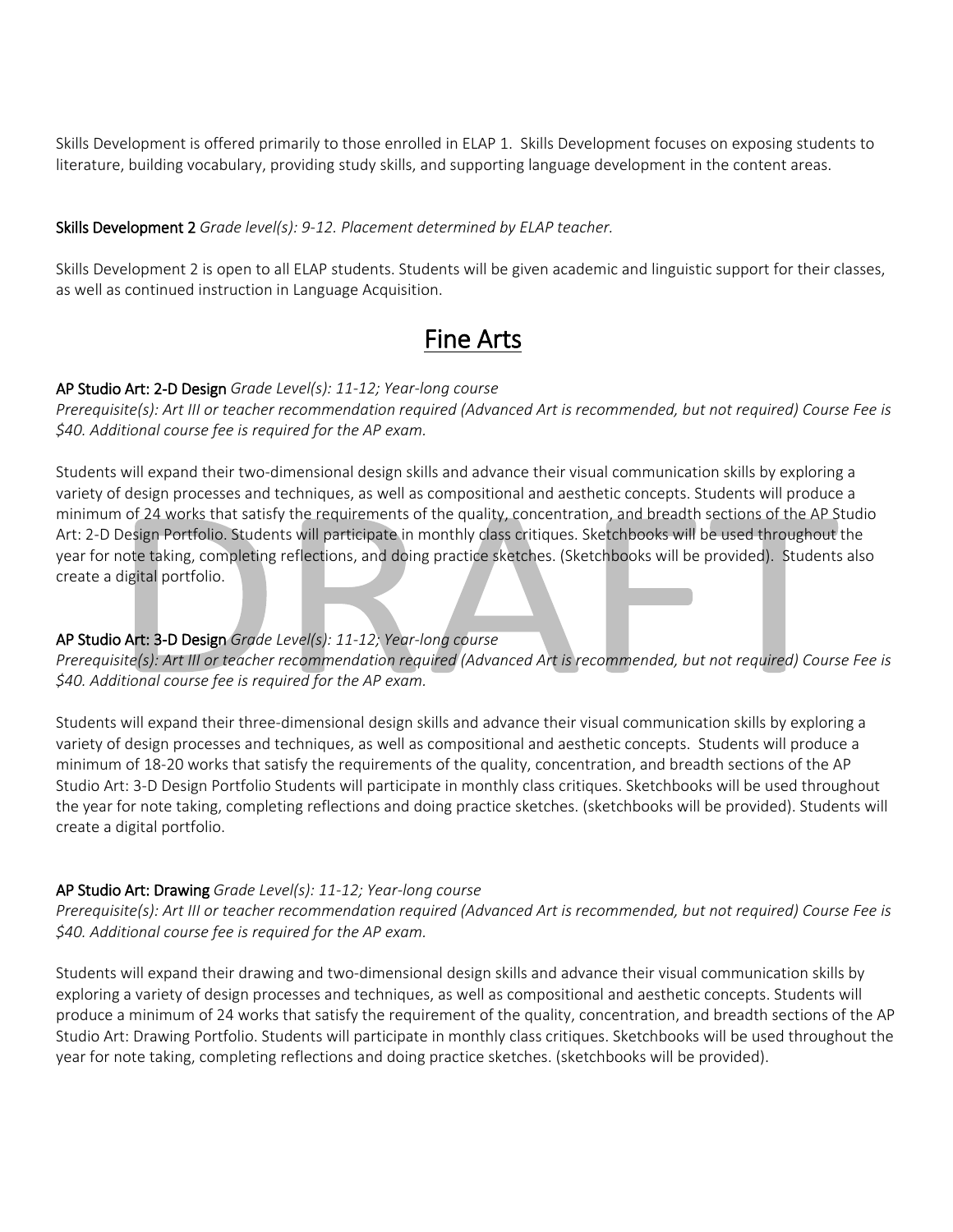## Art I *Grade Level(s): 9-12; Semester or Year-long course Prerequisite(s): None; Course Fee is \$20 per semester*

This class teaches the basics of drawing, color theory, painting and sculpture. Students will learn about the elements and principles of design, while working on teacher directed and students directed projects. Students will gain a basic understanding of the art history timeline, as well as cultural influences on art. Sketchbooks will be used throughout the year for taking notes, completing reflections and doing practice sketches. (Sketchbooks will be provided).

#### Art II *Grade Level(s): 10-12; Semester or Year-long course Prerequisite(s): Art I or Teacher recommendation required. Course Fee is \$20 per semester*

This class will focus more on the principles of design, while introducing students to different art mediums in the area of drawing, 2-d and 3-d design. This class will provide the students more opportunities to push their creativity and practice their artistic skills. Students will be given problems to solve related to principles of design, using mediums. Students will also be given the opportunity to study certain artists and cultural arts. Sketchbooks will be used throughout the year for note taking, completing reflections and doing practice sketches. (Sketchbooks will be provided).

## Art III *Grade Level(s): 11-12; Semester or Year-long course Prerequisite(s): Art II or Teacher recommendation required. Course Fee is \$20 per semester*

This class will give students the opportunity to engage more in visual problem solving, encouraging creative thinking and cooperative learning. Students will use advanced art techniques to express themselves and their relationships to their families, cultures, society and the world. Students will also be given the opportunity to study certain artists and cultural arts. Sketchbooks will be used throughout the year for note taking, completing reflections and doing practice sketches. (Sketchbooks will be provided).

Beginning Guitar *Grade Level(s): 9-12; Semester long course (Offered Semesters #1 & #2) – Class is limited to 20 participants. Prerequisite: None.* Students are encouraged to provide their own guitar (an acoustic guitar is preferred, although an unplugged electric is also acceptable). This course may be repeated once for credit with teacher approval.

This class is geared toward students who are just beginning to learn to play the guitar. Students will learn how to read music, how to find notes on the fretboard, music theory, chords, tuning, and how to play with other guitarists in an ensemble. Students will have the opportunity to work on solo/ensemble music and are eligible to participate in Regional / State Solo & Ensemble Music Festivals.

Intermediate Guitar *Grade Level(s): 9-12; Semester long course (Offered Semesters #2)* Prerequisite: Beginning Guitar or teacher approval. Students are encouraged to provide their own guitar (an acoustic guitar is preferred, although an unplugged electric is also acceptable). This course may be repeated once for credit with teacher approval.

This class is geared toward students who have already had some instruction on the guitar and already know how to read music, find notes on the fretboard, have a basic understanding of music theory, can read/play chords, and can tune their instrument. Students will build upon prior knowledge and learn how to play music in a variety of styles, including classical, pop, and rock. Barre chords, major scales, intermediate music theory, how to read tablature, basic improvisation, and power chords will also be studied. Students will have the opportunity to work on solo/ensemble music and are eligible to participate in Regional / State Solo & Ensemble Music Festivals.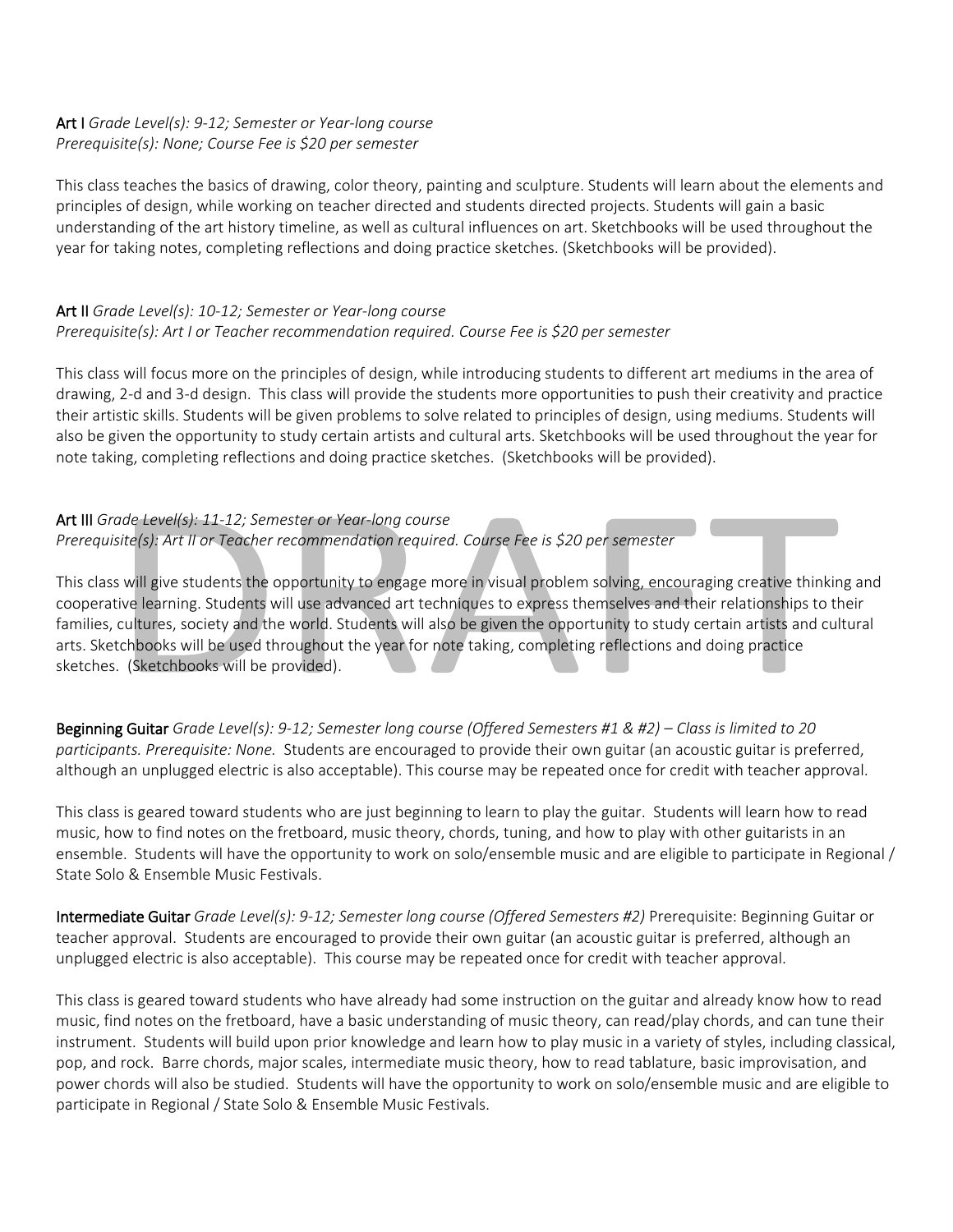#### Concert Band *Grade Level(s): 9-12; Year-long course*

*Prerequisite(s): Prior experience with traditional band instrument. This course is repeatable for additional credit but requires teacher approval.*

Students will perform a variety of concert band literature in concerts and at community events. Students, in combination with Jazz Band students, will serve the school community as the performing Pep-Band at various sporting and pep events. Basic music theory, musical composition and music history will be studied. Students will have the opportunity to work on solo/ensemble music and are eligible to participate in the All-State, All-Northwest and Region III/State Solo/Ensemble Music Festivals.

#### Jazz Band *Grade Level(s): 9-12; Year-long course Prerequisite(s): Audition and teacher recommendation required.*

Students will perform a variety of jazz band literature in concerts and at community events. Students, in combination with Concert Band students, will serve the school community as the performing Pep-Band at various sporting and pep events. Music theory, basic musical composition, music history will be studied. Students will have the opportunity to work on solo/ensemble music and are eligible to participate in the All-State, All-Northwest and Region III/State Solo/Ensemble Music Festivals.

# Orchestra *Grade Level(s): 9-12 grade; Year-long course*

*Prerequisite(s): Prior experience with a traditional string instrument. This course is repeatable for additional credit but requires teacher approval.*

Students will study and perform a variety of orchestral literature in concerts and at community events. Basic music theory, musical composition and music history will be studied as required for selected repertoire. Students will have the opportunity to work on solo, ensemble music and are eligible to participate in the ASAA All State Music Festival, the NAfME All-Northwest Conference, the Region III Solo & Ensemble Music Festivals, and the ASAA State Solo & Ensemble Festival.

#### Advanced Orchestra Grade Level(s): 9-12; *Year-long course Prerequisite(s): By audition only.*

This is an intensive performance-based class. Students will study and perform a variety of orchestral literature in concerts and at community events. Basic music theory, musical composition and music history will be studied as required for selected repertoire. Students will have the opportunity to work on solo, ensemble music and are eligible to participate in the ASAA All State Music Festival, the NAfME All-Northwest Conference, the Region III Solo & Ensemble Music Festivals, and the ASAA State Solo & Ensemble Festival.

Tenor/Bass Choir *Grade Levels: 9-12; Year-long course.*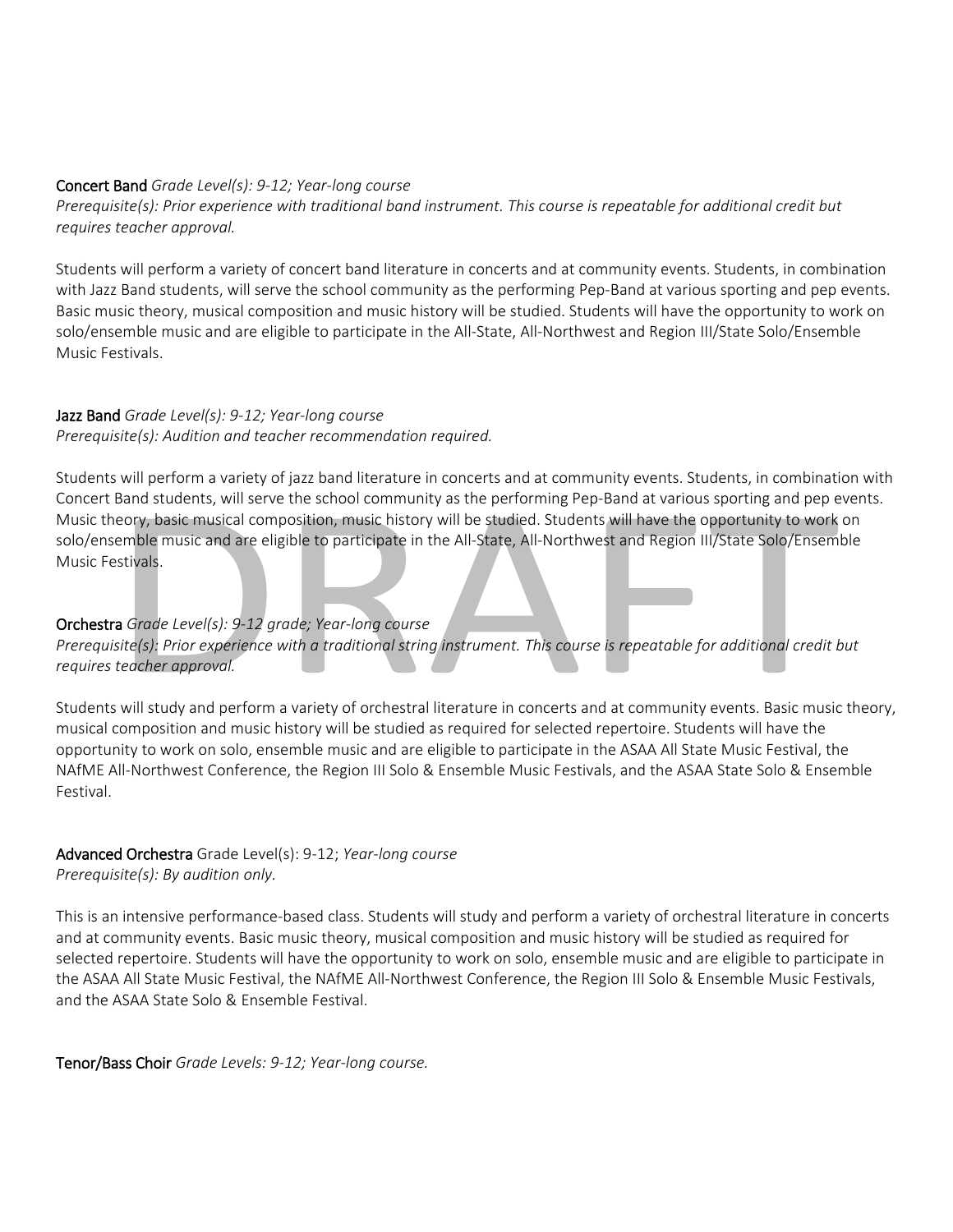*Prerequisite(s): Read the choir handbook and return student forms and fees. Course Fee: \$100 (\$80 waived if student already owns a KHS choir uniform). Course fee will be due the first week of class. Prior experience in a vocal ensemble is helpful, but not necessary. No audition is required.*

This is a group performance-based class. Two co-curricular rehearsals and two concerts outside of regular class time are required per semester. One group performance of the national anthem at a school sporting event will be required per semester. Students will study and perform a variety of vocal literature for tenor/baritone/bass voices as well as literature for mixed voices. Basic music literacy, vocal technique, and performance practices will be studied. Students in this course may be eligible to audition for extracurricular ASAA All-State and Solo/Ensemble Music Festivals. Repeatable unlimited times with instructor approval.

## Treble Choir *Grade Levels: 9-12. Year-long course.*

*Prerequisite(s): Read the choir handbook and return student forms and fees. Course Fee: \$100 (\$80 waived if student already owns a KHS choir uniform). Course fee will be due the first week of class. Prior experience in a vocal ensemble is helpful, but not necessary. No audition is required.*

This is a group performance-based class. Two co-curricular rehearsals and two concerts outside regular class time are required per semester. One group performance of the national anthem at a school sporting event will be required per semester. Students will study and perform a variety of vocal literature for treble voices as well as literature for mixed voices. Basic music literacy, vocal technique, and performance practices will be studied. Students in this course may be eligible to audition for extracurricular ASAA All-State and Solo/Ensemble Music Festivals. Repeatable unlimited times with instructor approval.



This class is based on developing real skills to improve a teenager's self-control of their physical, mental, emotional and spiritual (values) health. The class will take students through 4 major topics: 1) Increasing physical health 2) Personal safety and injury prevention 3) Healthy growth and sexuality 4) Substance use and abuse.

**Health** 

# Wellness Health II *Grade Level(s): 11-12; Semester course*

*Prerequisite(s): None.*

The major emphasis in Health II is for students to comprehend concepts related to health promotion and disease prevention, analyze the influences on health behaviors, apply thoughtful decision making and self + management skills to enhance health, acquire important life skills, and advocate for personal, family, and community health.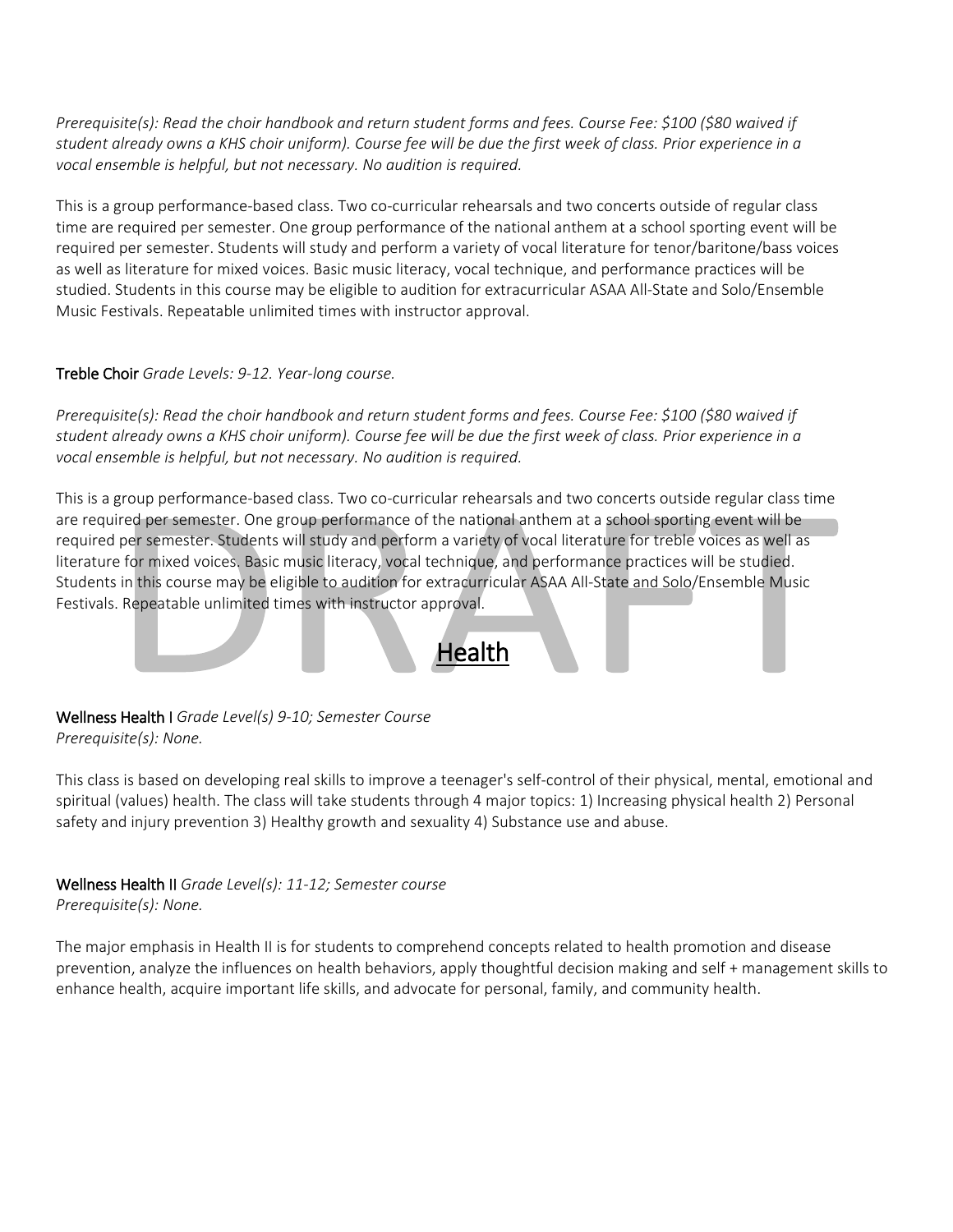# Language Arts

#### AP Language and Composition *Grade Level(s): 11-12; Year-long course*

*Prerequisite(s): Teacher recommendation required. This class is worth one additional GPA point.* NCAA approved course. *Course fee is required for the AP Exam.*

Students in this introductory college-level course read and carefully analyze a broad and challenging range of nonfiction prose selections, deepening their awareness of rhetoric and how language works. Through close reading and frequent writing, students develop their ability to work with language and text with a greater awareness of purpose and strategy while strengthening their own composing abilities. Course readings feature expository, analytical, personal and argumentative texts from a variety of authors and historical contexts. Students examine and work with essays, letters, speeches, images and imaginative literature. Appropriate scores on the exam are worth college credit at many institutions. AP grades are weighted on a 5.0 GPA scale.

#### AP Literature and Composition *Grade Level(s) 12; Year-long course*

*Prerequisite(s): Teacher recommendation required. This class is worth one additional GPA point.* NCAA approved course*. Course fee is required for the AP Exam.*

An AP English Literature and Composition course engages students in the careful reading and critical analysis of imaginative literature. Through the close reading of selected texts, students deepen their understanding of the ways writers use language to provide both meaning and pleasure for their readers. As they read, students consider a work's structure, style and themes, as well as such smaller-scale elements as the use of figurative language, imagery, symbolism and tone. AP grades are weighted on a 5.0 GPA scale.

# Children's Literature *Grade Level(s): 12; Semester course only.*

#### *Prerequisite(s): None*

Do you still remember your favorite books from fifth grade? Do you still cry at Disney movies? There's a good reason why! From fairy tales to fantasy and classics, we will analyze children's and young adult literature to understand how it reflects our culture and how it has evolved over time. Topics include the coming-of-age story, magic and villains around the world (witches, ogres, and wolves, oh my!) Course is one semester long; .5 English credit.

#### Composition & Literature 9 *Grade Level(s): 9; Year-long course Prerequisite(s): Teacher recommendation.* NCAA approved course.

This course is a freshman-level course designed to prepare students to analyze and write about literature. The course builds a framework of both cultural and personal awareness through reading, discussing, and writing about ideas presented in short stories, poems, plays and novels. Writing assignments will emphasize analysis and organization within the well-developed paragraph and the short essay. Also included are exercises in grammar and the use of literary terms, memorization of poetry and oral presentations of original work.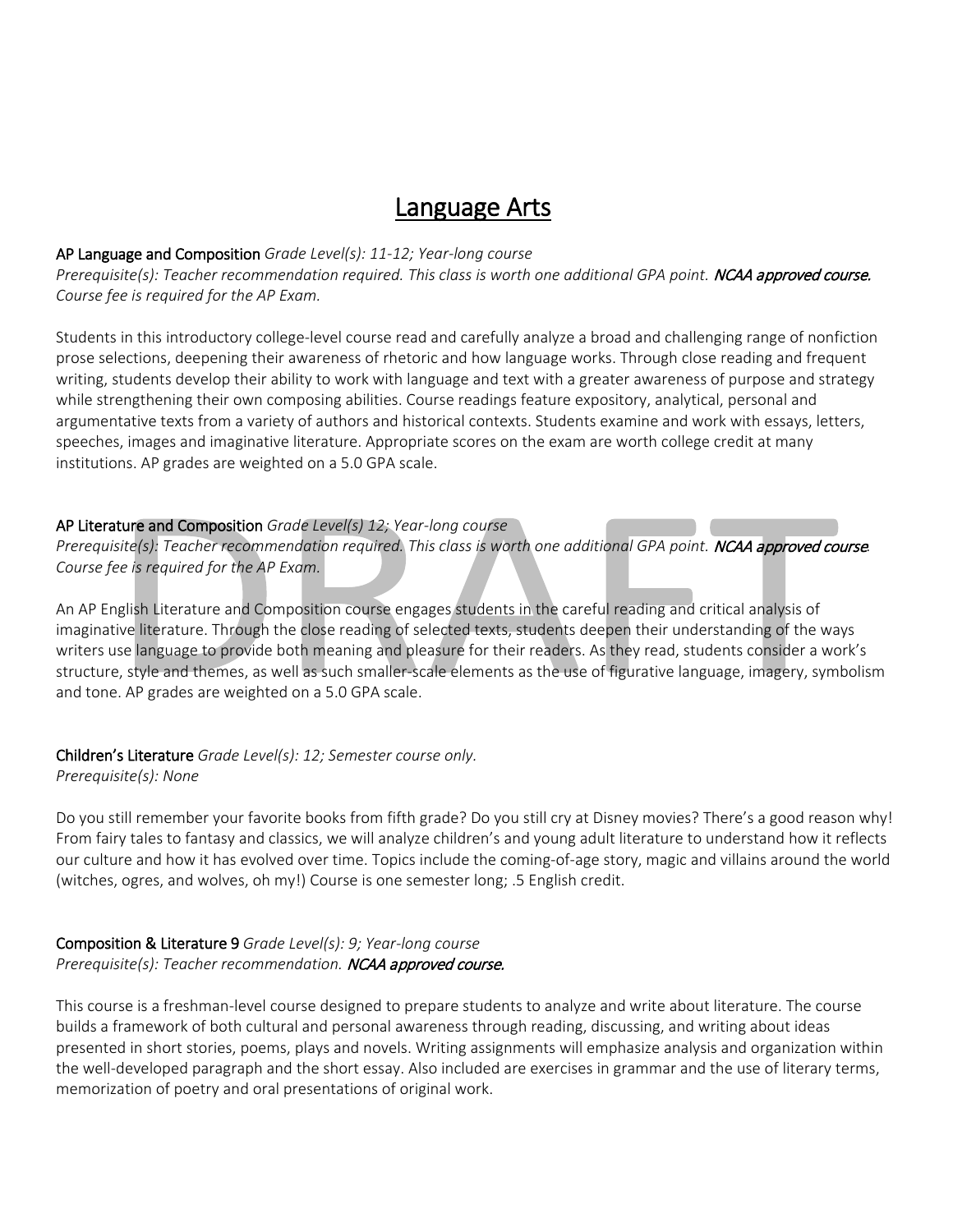# Composition & Literature 10 *Grade Level(s): 10; Year-long course*

*Prerequisite(s): Comp & Lit 9; Teacher recommendation* NCAA approved course.

Composition skills are developed through poetry, the expository essay, the formal essay and the research paper. Understanding and analyzing literature is explored through discussion and writing. Grammar and vocabulary lessons occur weekly.

#### Composition & Literature 11 *Grade Level(s): 11; Year-long course Prerequisite(s): Comp & Lit 10; Teacher recommendation NCAA approved course.*

This course is a continuation of the skills developed in Comp and Lit 9 and 10 and is designed with the intent of satisfying 11th grade appropriate standards directly correlating to the New Alaska State Standards for Language Arts. This is a language arts sills-based course, which covers such skills as Reading Informative and Literary texts for key ideas and details and craft and structure. Additionally, students will focus on writing argument as well as informative compositions. Students will complete a study of the conventions of English in order to demonstrate a knowledge of language as well as continually developing vocabulary. Finally, students will perform active speaking, listening, and presentation skills. The content of practice, reading, and assessment will occur during class. Homework is minimal and will be at the discretion of the teacher. This is not a literature course. The focus is on critical thinking, reading, writing and speaking as outlined by the new Alaska State Standards and informed by the Common Core Curriculum.

# Composition & Literature 12 *Grade Level(s): 12; Year-long course Prerequisite(s): Teacher recommendation required.* NCAA approved course.

This course is designed to meet the needs of the motivated student through the study of world literature. Emphasis is on the writing and study skills required in higher thinking. An individualized approach is used in vocabulary expansion and improvement in personal writing style. Analysis of many varieties of literature from several historical periods is the basis of writing assignments.

# Mythology *Grade Level(s): 12; Semester only (.5 credit). Prerequisite(s): None.*

This class explores mythology from around the world, including Greek, Asian, Alutiiq, Celtic, and Middle Eastern. Read about the adventures of ancient heroes and gods and study how contemporary literature and film incorporate mythological ideas. If you loved Percy Jackson, *Aladdin* or *Lord of the Rings,* you'll enjoy this class.

# Philosophy and Literature *Grade Level(s): 12; Semester only (.5 credit). Prerequisite(s): None.*

Philosophy is the study of ideas as weattempt to answer life's questions: Do we have free will? Is it every okay to lie? Are we living in a matrix? How can we live a happy life? Study the world's greatest philosophers (Socrates, Aristotle, Kant, and Nietzsche) in a seminar setting and puzzle out the answer to the age-old question "What's the right thing to do?"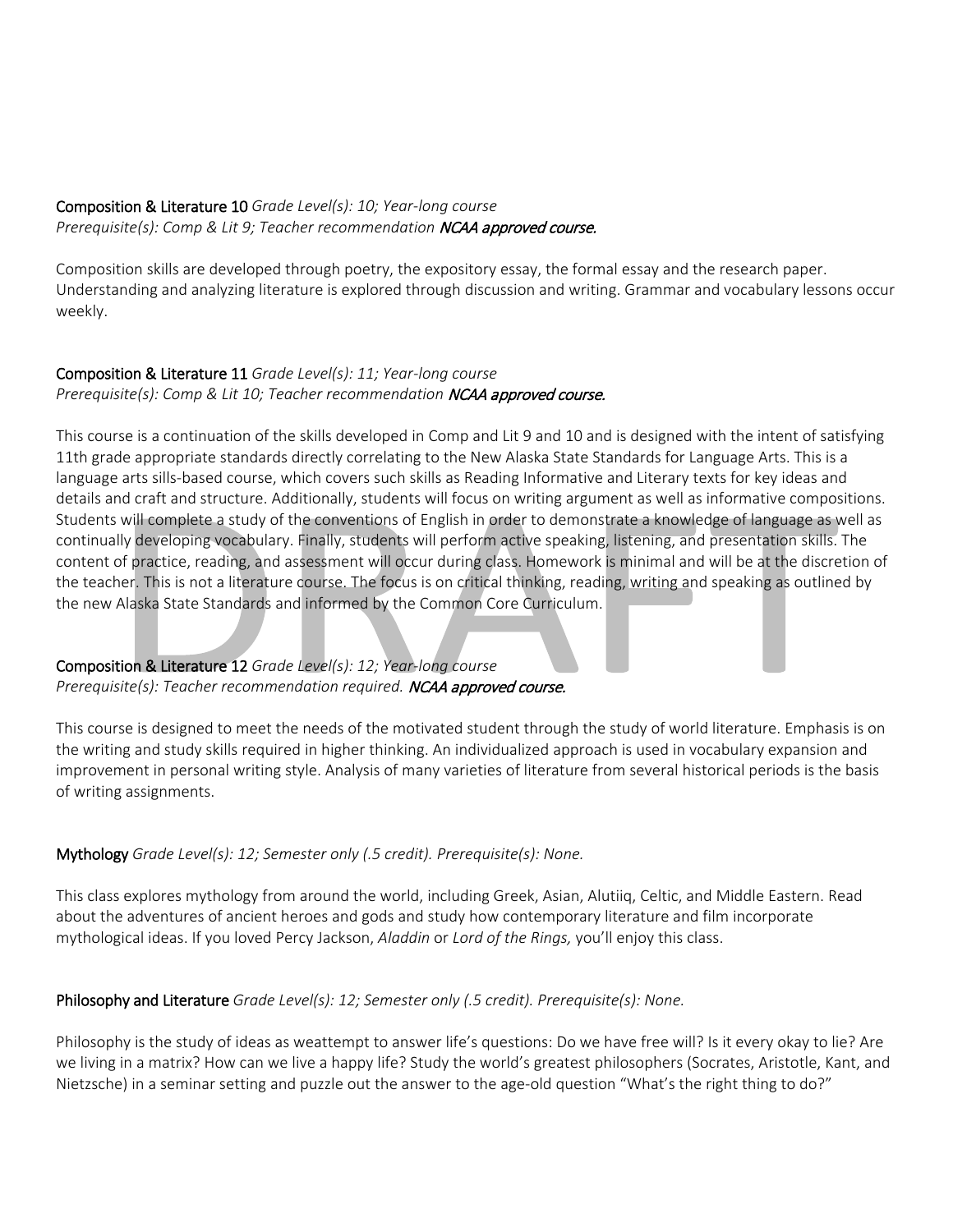Reading Comprehension and Writing *Grade Level(s): 9-12; Semester or Year-long course Prerequisite(s): Instructor approval.*

Students work to improve reading comprehension and writing skills through targeted interventions. Students become familiar with reading strategies in increase fluency and understanding.

World Literature *Grade Level(s): 12; Semester (.5 credit) OR Year-long (1.0 credit). Prerequisite(s): None.*

Love and war, seduction, jealousy, heartbreak, revenge- last night on Netflix and …4,000 years ago! What do you have in common with ancient Mesopotamian kings, Greek goddesses, knights in King Arthur's court and sorceresses stuck in bad marriages? You might be surprised. Read classics from ancient and medieval times to the Renaissance and WWII and learn about what it means to be human. An excellent survey course for history buffs, college-bound seniors and anyone who loves a good story. This course can be a semester or year-long course.

# **Mathematics**

*9th,10th,11th grade students will be placed in math classes based on teacher recommendation and end of year placement test results.*

Algebra I *Grade Level(s): 9-12; Year-long course*

*Prerequisite(s): C or better in Prealgebra or teacher recommendation required.* NCAA approved course.

*This course is repeatable for additional elective credit but requires teacher approval.* This course (or higher) is a district requirement for graduation. Algebra I is an introduction to the fundamental concepts of Algebra. Number studies, solving equations, analyzing, and graphing linear systems, problem solving, analyzing linear inequalities, linear systems and nonlinear equations will be of primary concern in this course.

Algebra for the Trades *Grade Level(s): 9-11 Prerequisite(s): Teacher recommendation required.*

This course is designed to equip students with a solid foundation in the math needed for a variety of technical and vocational trades, such as allied health, electrical trades, plumbing, construction, mechanics, welding, engineering, architecture and many more. The math concepts are presented within the context of practical on-the-job applications.  This course (or higher) is a district requirement for graduation.

Algebra II *Grade Level(s): 9-12; Year-long course* Prerequisite(s): C or better in Geometry or teacher recommendation required. **NCAA approved course.** 

*This course is repeatable for additional elective credit but requires teacher approval.* A comprehensive review and extension of all basic fundamentals taught in Algebra I.  Areas of study will include linear functions, systems of equations, quadratic functions, polynomial functions, radical functions, exponential functions, logarithmic functions, rational functions, and trigonometric functions.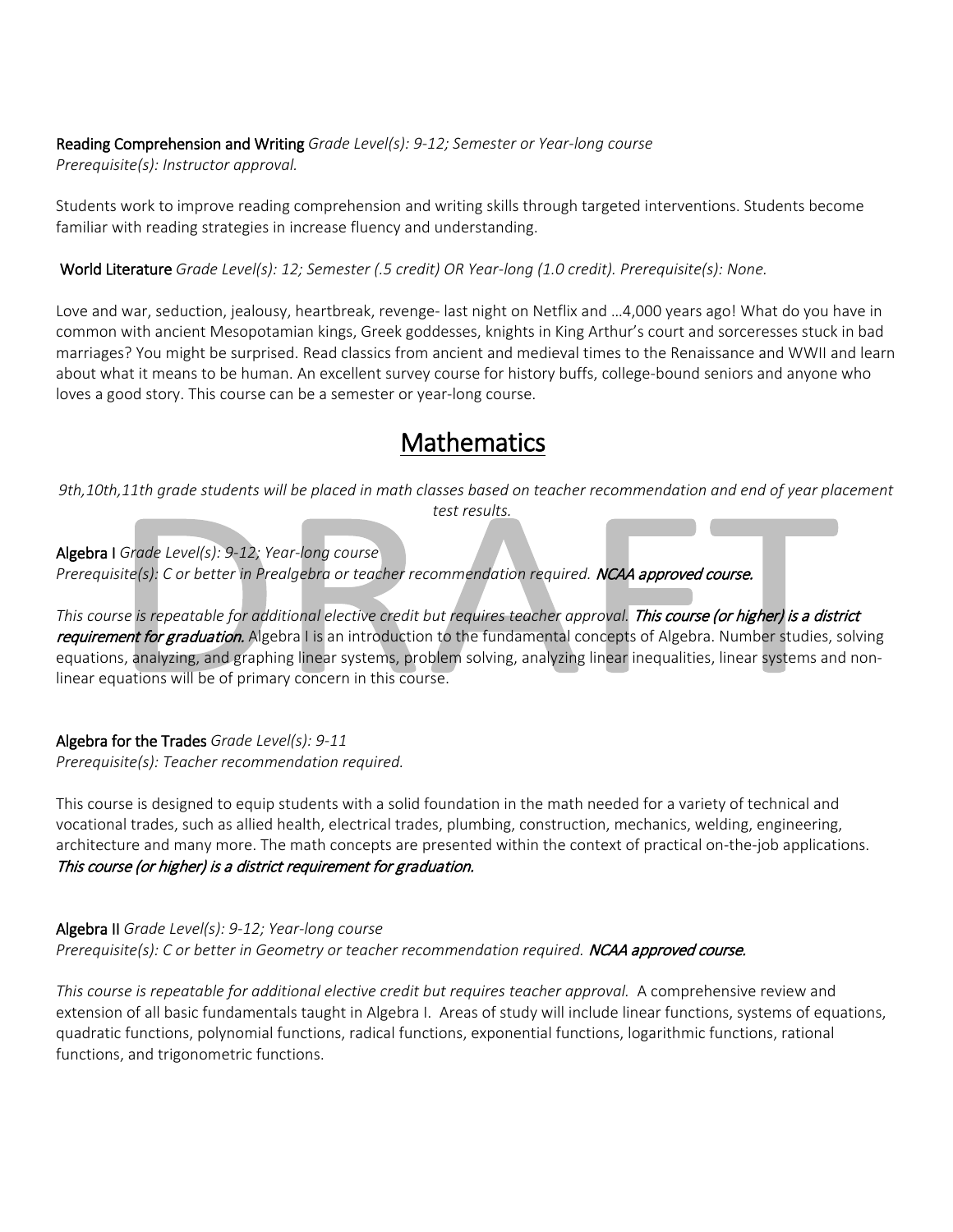#### AP Calculus *Grade Level(s): 11-12; Year-long course*

*Prerequisite(s): C or better in Pre-Calculus or teacher recommendation required.*

*This class is worth one additional GPA point.* NCAA approved course. *Course fee is required for the AP exam.* This is an introduction to differential and integral calculus. Application is emphasized. Theory and formal proofs are dealt with on an elementary level. Appropriate scores on the exam are worth college credit at many institutions. AP grades are weighted.

# AP Statistics/Probability *Grade Level(s): 11-12; Year-long course*

*Prerequisite(s): C or better in Algebra II or teacher recommendation required.*

*This class is worth one additional GPA point.* NCAA approved course. *Course fee is required for the AP exam.* In this course, students will be immersed in real world problems that can only be solved with statistical methods. Students will learn to explore, summarize and display data; design surveys and experiments; use probability to understand random behavior; make inferences about populations by looking at samples from those populations; and make inferences about the effect of treatments from designed experiments. Appropriate scores on the exam are worth college credit at many institutions. AP grades are weighted on a 5.0 GPA scale

#### Computational Math *Grade Level(s): 9-12; Year-long course Prerequisite(s): Teacher recommendation*

This is a year-long course, in which students receive direct instruction in Problem Solving Skills, Numeration, Basic Math Skills, Measurement, Functions, Geometry concepts, and basic Statistics. This course is designed around the math standards. Students needing extra time to learn the content have an opportunity to receive more one on one instruction in this course.

## Geometry *Grade Level(s): 9-12; Year-long course* Prerequisite(s): C or better in Algebra I or teacher recommendation required. **NCAA approved course.**

This course is repeatable for additional elective credit, but requires teacher approval. Geometry is designed to teach students to think logically and understand the basic structure of geometry. The course is used to reinforce and strengthen algebraic skills and primarily focuses on plane geometry developed from the Euclidian point of view.

# Personal Finance/Business Math *Grade Level(s): 11-12; Year-long course*

*Prerequisite(s): C or better in Algebra I.*

In this introductory finance course, students learn the basic principles of economics and best practices for managing their own finances. Students learn core skills in creating budgets, developing long term financial plans to meet their goals, and making responsible choices about income and expenses.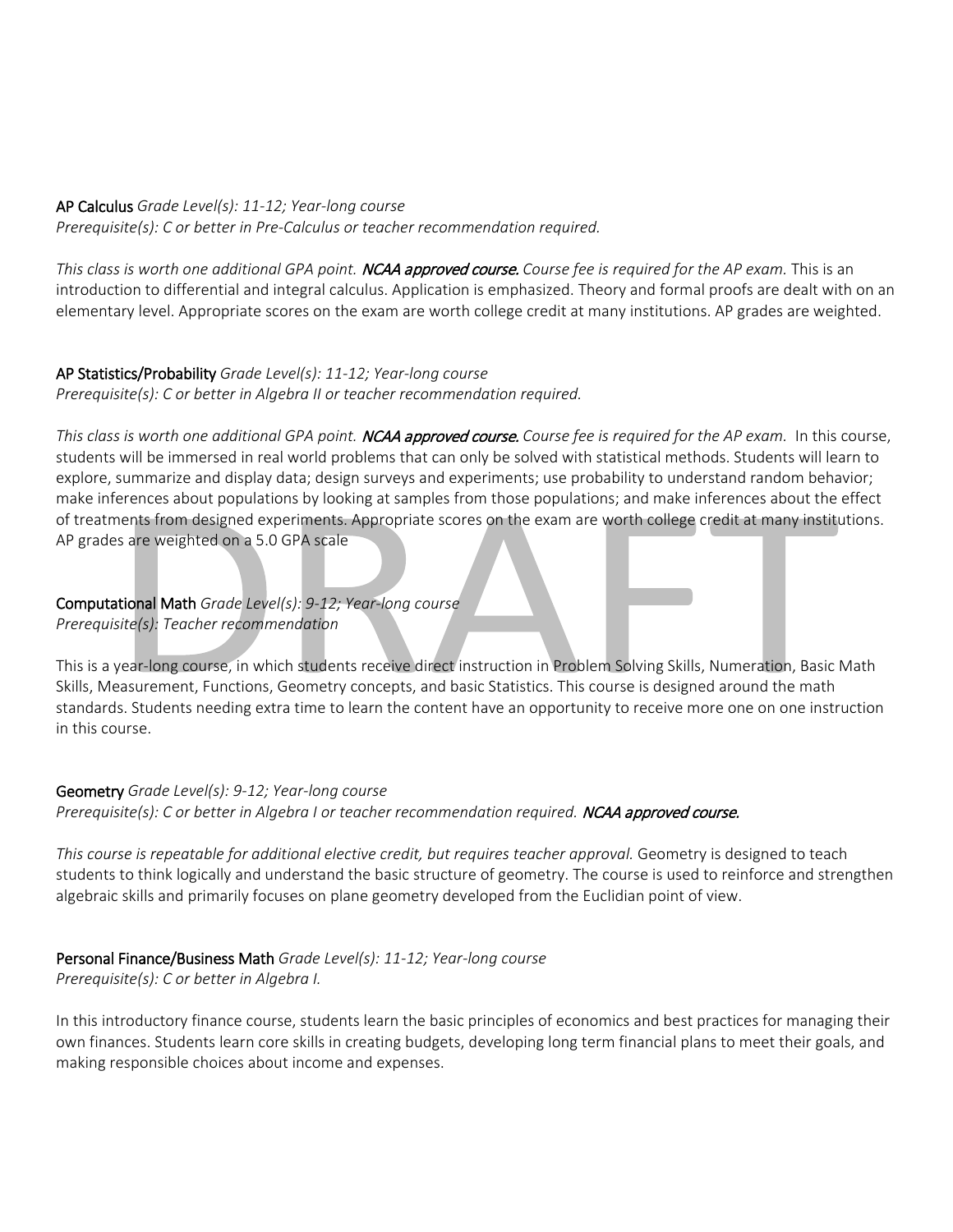#### Pre-Algebra *Grade Level(s): 9-11; Year-long course Prerequisite(s): Teacher recommendation required.*

Pre-Algebra reinforces skills necessary for the successful study of algebra. Fundamental operations with natural numbers, integers, decimals, percent and fractions are covered.

## Pre-Calculus *Grade Level(s): 10-12; Year-long course Prerequisite(s): C or better in Algebra II or Teacher recommendation required.* NCAA approved course.

Students will learn how to analyze functions from a calculus perspective:  domain & range, intercepts, continuity, symmetry, transformations, composition, and inverse.  Polynomial, rational, and radical functions will receive primary attention including the skill of equation solving.  Students will also learn trigonometry: evaluating, graphing, formulas, solving equations, and identities.  The year will conclude with an introduction to derivatives.

# Physical Education

# Advanced Dance *Grade Level(s): 9-12; Semester or Year-long course*

*Prerequisite(s): Dance; Audition; Instructor approval only. This course is repeatable for additional credit but requires teacher approval.*

This course will focus on the serious dancer who wants more advanced instruction and skill development in the everexpanding field of dance. The course will focus on technique, student choreography, performance and dance production.

## Adventure Recreation *Grade Level(s): 9-12; Semester or Year-long course Prerequisite(s): None. This course is repeatable for additional credit.*

In adventure recreation, students will take part in a variety of team building and initiative problem solving activities. This includes group games to help foster a cooperative learning environment while developing critical thinking and communication skills. This course is designed to offer nontraditional activities that are less competitive and emphasizes team building, cooperation, problem solving, and building self-confidence. It will help to have students understand that challenge, enjoyment, creativity, self-expression, teamwork, cooperation, and social interaction are important lifeenhancing experiences. Possible activities may include; hiking, biking, swimming, golf, snow shoeing, archery, Geocaching, and more.

Aerobic Fitness and Exercise *Grade Level(s): 9-12; Semester or Year-long course Prerequisite(s): None. This course is repeatable for additional credit.*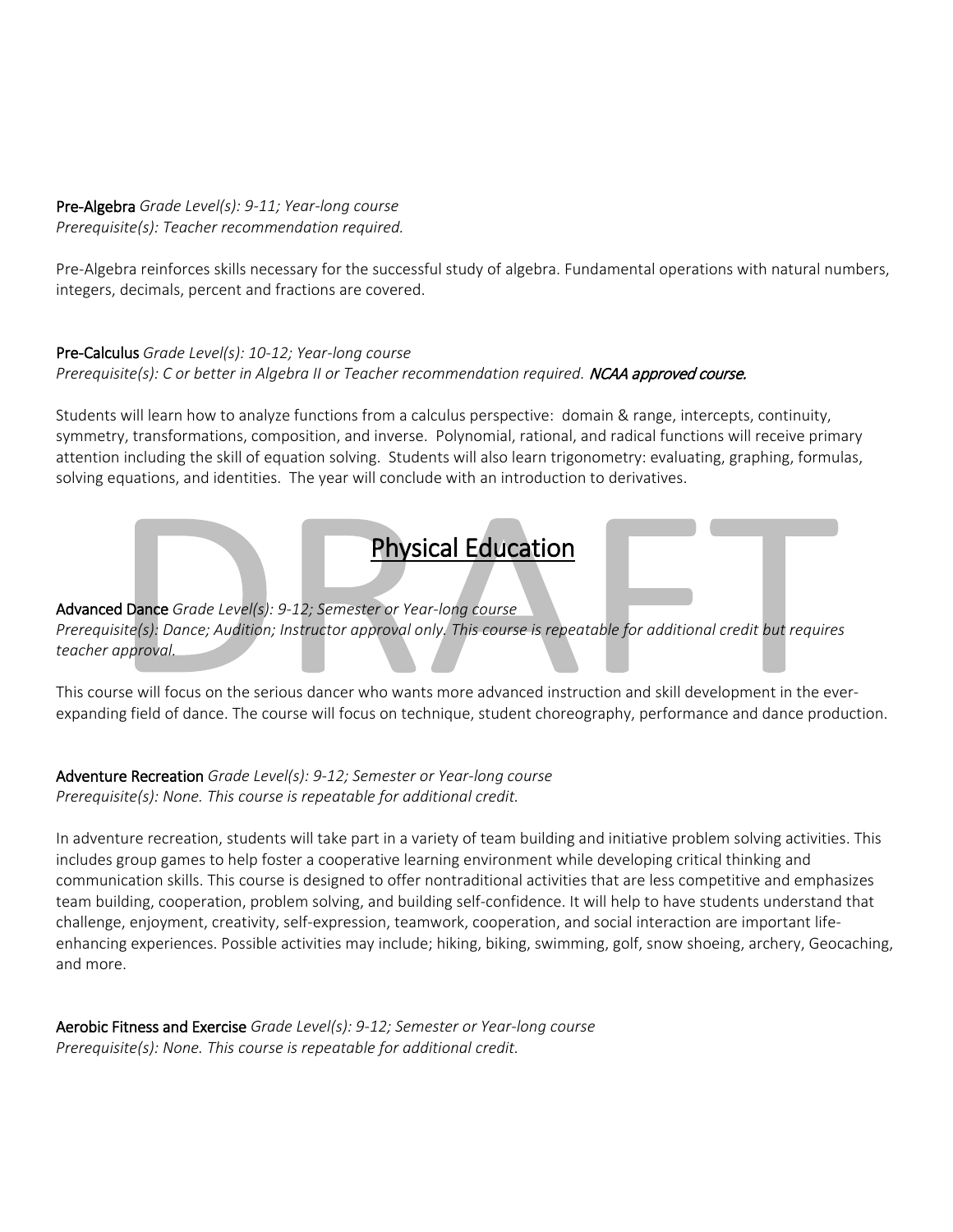Basic principles of aerobic conditioning will be taught and practiced. The use of music will be a motivational element when available. An exploration in a variety of aerobic exercise styles (Zumba, Kickboxing, Step Aerobics, Water Aerobics, Floor Aerobics, Aerobic Dance, etc.) will occur. Power walking, jogging, and ice skating will add variety and fresh air when the weather permits. Stretching and free-weight exercise as well as relaxation techniques will be introduced and practiced.

Dance *Grade Level(s): 9-12; Semester or Year-long course. Prerequisite(s): None. This course is repeatable for additional credit.*

Dance techniques, styles and combinations will be presented in dance forms such as jazz, hip-hop, modern, ballet, contemporary and social dance. Introduction to and practice of choreographic material will occur regularly. Students will perform in an annual Dance Concert. The use of various music styles and props will lend to this exploration of dance.

Girls Weight Training and Conditioning *Grade Level(s): 10-12; Semester or Year-long course Prerequisite(s): None. This course is repeatable for additional credit.*

This class will focus on strengthening and toning muscles through resistance training and core conditioning as well as increasing cardio-respiratory fitness. We will use free weights, machine weights, bands, and bodyweight exercises and incorporate regular cardio training to improve overall fitness and endurance in a supportive environment.

Team Sports *Grade Level(s): 9-12; Semester or Year-long course Prerequisite(s): None. This course is repeatable for additional credit.*

In this course, students will learn the rules, skills and strategies for various team sports that may include soccer, basketball, volleyball, ultimate Frisbee, water polo, flag football, softball and baseball. Developing and maintaining a healthy level of physical fitness will also be a focus of the class. Sportsmanship will be an essential component of student participation.

Weight Training and Conditioning *Grade Level(s): 9-12; Semester or Year-long course Prerequisite(s): None. This course is repeatable for additional credit.*

This class will focus on physical fitness through core conditioning, weight training and cardio-respiratory conditioning. The primary focus will be strength gain through lifting in a serious disciplined program, coupled with strenuous cardiovascular conditioning. This is a good way for student athletes to maintain basic conditioning both on and off-season. Open to both boys & girls of all grades 9-12.

Yoga-Pilates *Grade Level(s): 9-12; Semester or Year-long course Prerequisite(s): None. This course is repeatable for additional credit.*

This class will incorporate both Yoga and Pilates techniques in order to provide a low-impact, full-body work out. We will focus on improving core strength while increasing flexibility and balance. This class is appropriate for all fitness levels and complements other physical training (running, weightlifting etc).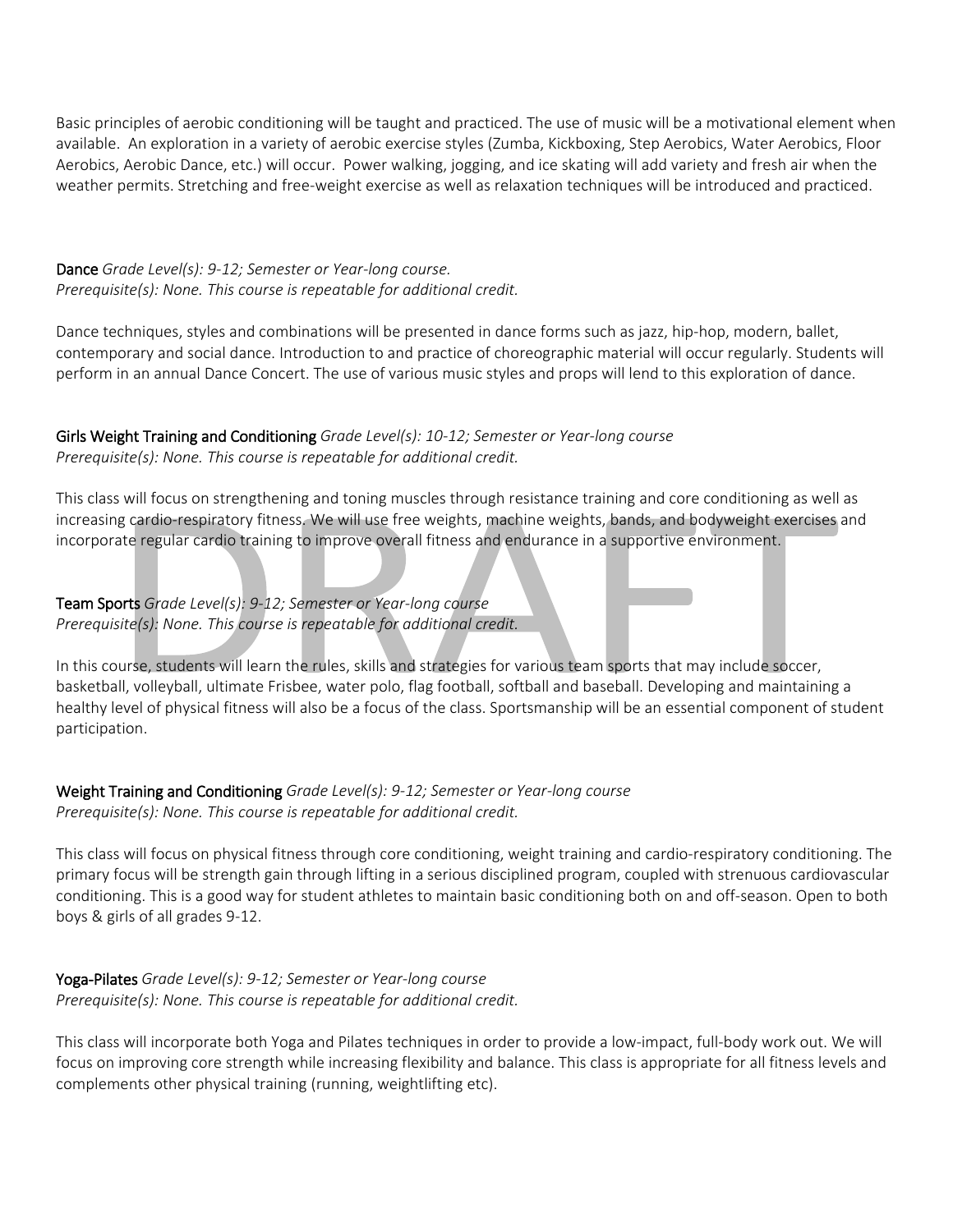# Other Electives

#### Partners' Club *Grade Level(s): 9-12; Semester or Year-long course*

*Prerequisite(s): Instructor approval. This course is repeatable for additional credit but requires teacher approval.*

The Partners' Club is a diverse class of students with various levels of ability. As a group, students work to increase awareness of differences, opinions and stereotypes to promote a better understanding of all people. Through social, recreational and service learning, students contribute positively to the school, community and their own personal growth.

# Academic Extensions *Grade Level(s): 9-12; Semester or Year-long course*

*Prerequisite(s): Instructor approval.*

Students explore strategies for academic success, organization, post-secondary planning, and employability skills.

**Science** 

AP Chemistry *Grade Level(s): 11-12; Year-long course. Prerequisite(s): Chemistry and must be enrolled in Algebra II or higher math course, or by teacher recommendation.*

The AP Chemistry course provides students with a college-level foundation to support future advanced coursework in chemistry. Students cultivate their understanding of chemistry through inquiry-based investigations, as they explore content such as: atomic structure, intermolecular forces and bonding, chemical reactions, kinetics, thermodynamics, and equilibrium

#### Biology *Grade Level(s): 10-12; Year-long course*

*Prerequisite(s): Freshmen require teacher approval and must be enrolled in Algebra I.* NCAA approved course.

This course covers the traditional life science areas of Biochemistry, genetics, cell structure and function, classification, the history of life and animal anatomy and physiology. Laboratory experiences are an integral part of this course.

#### Chemistry *Grade Level(s): 10-12; Year-long course* Prerequisite(s): Completed Algebra I and Biology with a "C" or better. **NCAA approved course.**

This is the study of how matter (just about everything around you) behaves. In this year-long course we will learn how atoms combine to produce different molecules. Emphasis is placed on bonding, chemical reactions, periodic properties and chemical quantities. These topics are explored through lab activities and class discussion. Weekly labs reinforce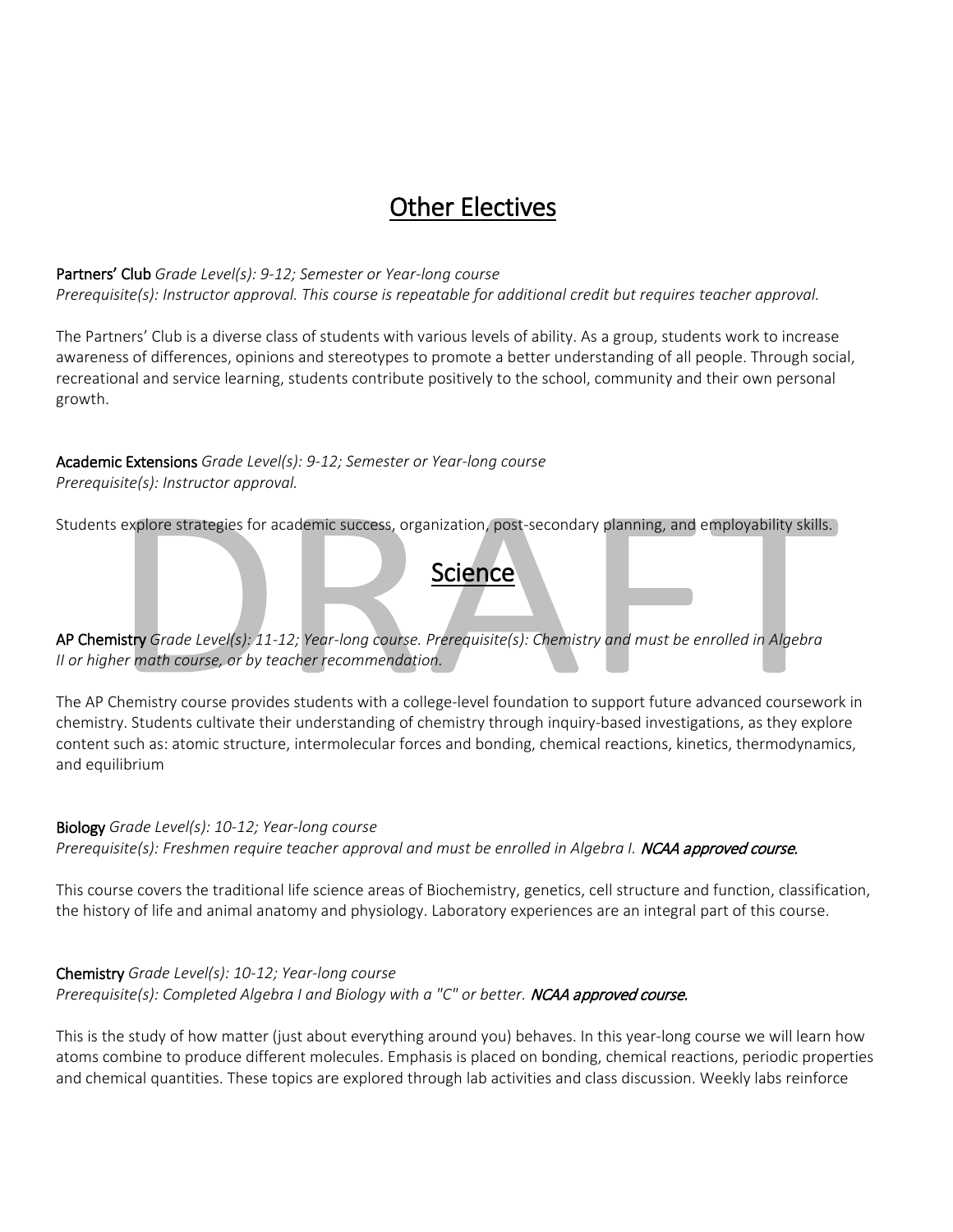classroom study. The last month of class is spent exclusively in the lab identifying unknown mixtures using qualitative analysis. This course is essential for students who plan to study science or enter a health-related career field.

#### Earth Science *Grade Level(s): 9-10; Year-long course*

This course focuses on looking at Earth Science as the interaction of systems. Systems studied include: 1) space, 2) earth's crust, 3) fresh water and 4) natural resources and energy. The emphasis is on lab work and scientific processes to facilitate understanding of how these systems work independently and interdependently in order to make informed decisions about real-world problems in earth science today and in the future. Students will learn how to keep a field journal, use specific computer programs to gather information and enhance system thinking and defend scientific investigations in written and speaking formats.

# Forensic Science *Grade Level(s): 10-12; Year-long course*

*Prerequisite(s): Biology*

The world of law enforcement is increasingly making use of the techniques and knowledge from the sciences to better understand the crimes that are committed and to catch those individuals responsible for the crimes. Forensic science applies scientific knowledge to the criminal justice system. This course focuses on some of the techniques and practices used by forensic scientists during a crime scene investigation (CSI). Starting with how clues and data are recorded and preserved, the student will follow evidence trails until the CSI goes to trial, examining how various elements of the crime scene are analyzed and processed.

# Human Anatomy & Physiology *Grade Level(s): 11-12; Year-long course*

*Prerequisite(s): Biology required; Chemistry suggested. Students may opt for .5 Health credit and .5 Science credit if taken for a full year.* NCAA approved course.

This course begins with an introduction to anatomy and physiology by studying body regions, sectioning planes, directions, and movements. There is also an overview of the body's systems. Systems studied in more detail are the skeletal, muscular, cardiovascular, respiratory, digestive, nervous, endocrine, and reproductive systems. Instruction is through lectures, labs, activities, and projects. The year culminates with a major dissection of a mammal in order to help emphasize the interaction of all body systems of an organism.

## Physical Science *Grade Level(s): 11-12; Year-long course Prerequisite(s): Biology*

Nervous about taking Chemistry? Unsure if you'll like Physics? Physical Science is the perfect class for you! In this yearlong course, you will learn the basics of Chemistry AND Physics. It is the perfect opportunity to explore your science interests.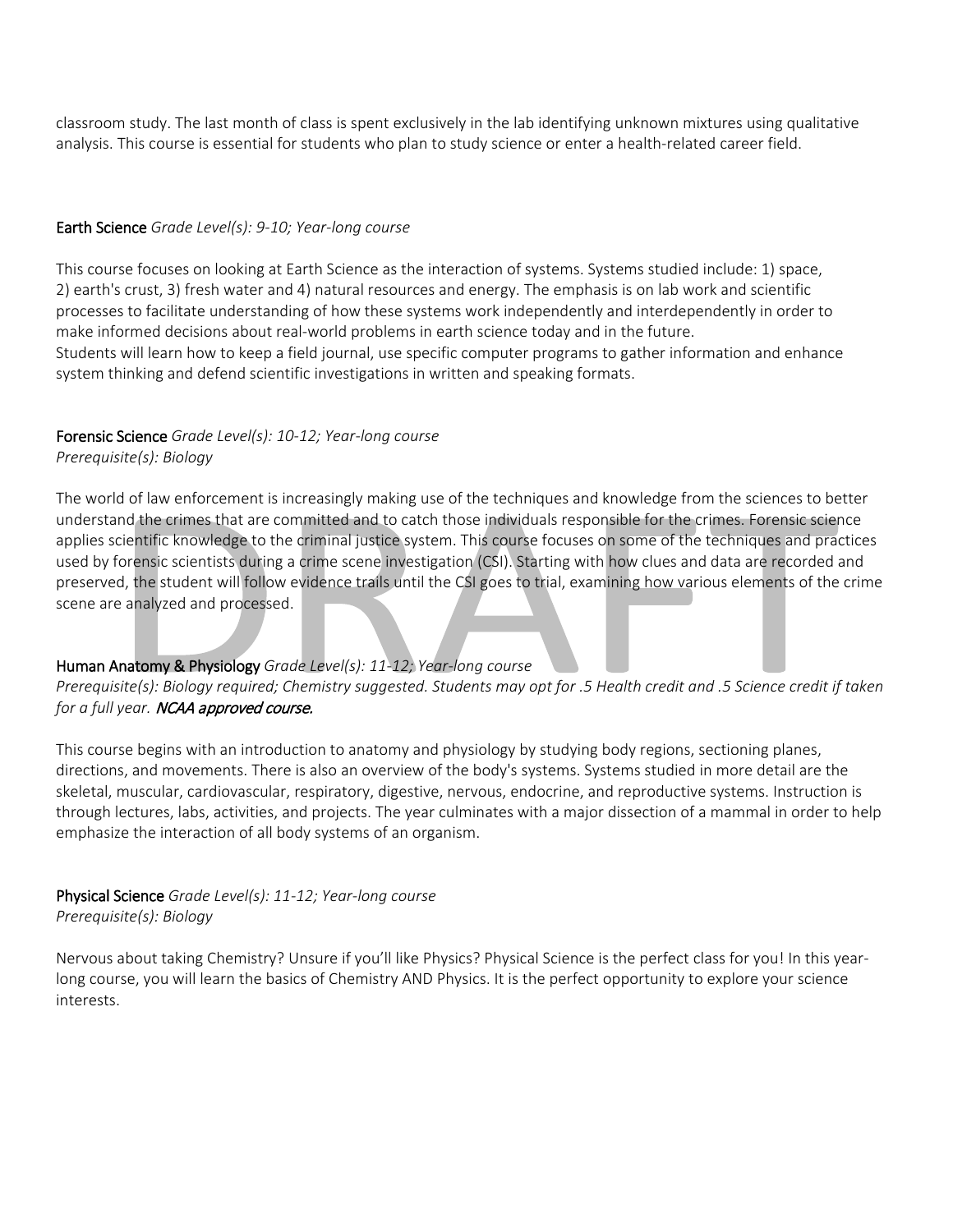# Social Studies

# AK History & Geography *Grade Level(s): 9-12; Semester course Prerequisite(s): None.* NCAA approved course. This course is a state requirement for graduation.

This course begins with an examination of Alaskan geography and then delves into Alaska's unique and various Native cultures. An in-depth study of Russian America will be followed by a look at Alaska as a US territory. Finally, statehood, modern issues and events will be discussed as students progress through the course.

## AP European History *Grade Level(s): 11-12; Year-long course. Prerequisite(s): None. This class is worth one additional GPA point.* NCAA approved course. *Course fee required for AP Exam.*

In AP European History, students investigate significant events, individuals, developments, and processes from approximately 1450 to the present. Students develop and use the same skills, practices, and methods employed by historians: analyzing primary and secondary sources; developing historical arguments; making historical connections; and utilizing reasoning about comparison, causation, and continuity and change over time. The course also provides seven themes that students explore throughout the course in order to make connections among historical developments in different times and places: interaction of Europe and the world, economic and commercial development, cultural and intellectual development, states and other institutions of power, social organization and development, national and European identity, and technological and scientific innovations.

# AP Psychology *Grade Level(s): 11-12; Year-long course*

*Prerequisite(s): None; This class is worth one additional GPA point.* NCAA approved course. *Course fee required for AP Exam.*

This course is an examination of theories and research that explain behavior and mental processes. Class time is primarily focused on labs, activities and discussions. Emphasis is on comprehension and analysis of the five domains of psychology identified by the American Psychological Association: Methods, Biopsychological, Cognitive, Developmental, and Sociocultural. Appropriate scores on the exam are worth college credit at many institutions. AP grades are weighted on a 5.0 scale.

## AP US History *Grade Level(s): 11-12; Year-long course*

*Prerequisite(s): None; This class is worth one additional GPA point.* NCAA approved course. *Course fee required for AP Exam.*

AP U.S. History will examine the evolution of the United States from Pre-Columbian days to the present. Topics will address U.S. History through chronological and thematic approaches. The themes for AP US History include Identity, Work, Exchange and Technology, Peopling, Politics and Power, America in the World, Environment and Geography, and Ideas, Beliefs, and Culture. In preparation for the AP exam, students will participate in a variety of activities including critical reading of primary sources and secondary sources, and the use of analytical skills to write a variety of forms of communication. Appropriate scores on the exam are worth college credit at many institutions. AP grades are weighted on a 5.0 GPA scale.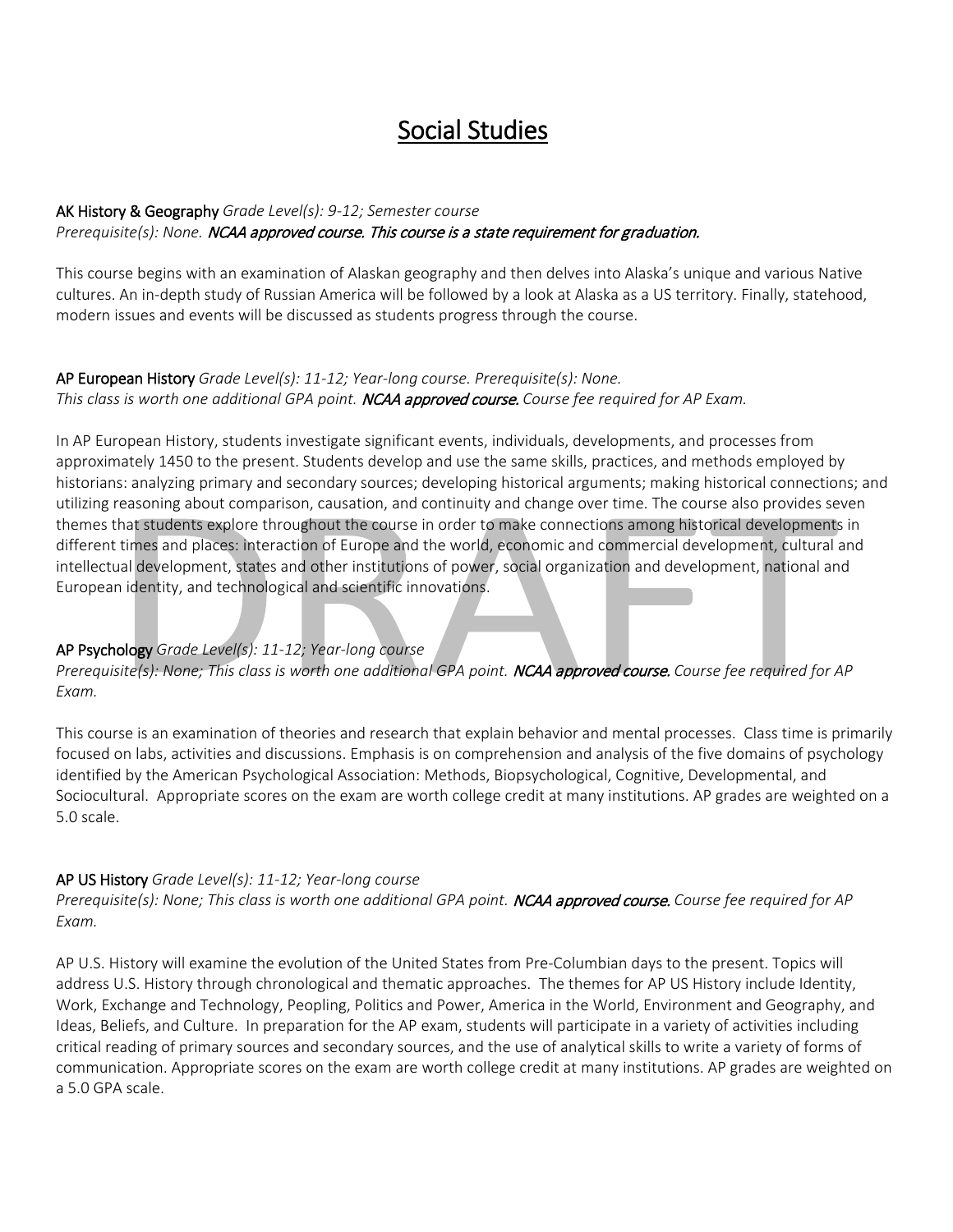#### AP World History *Grade Level(s): 10-12; Year-long course*

*Prerequisite(s): None; This class is worth one additional GPA point.* NCAA approved course. *Course fee required for AP Exam.*

The AP World History course will provide global coverage of Africa, Asia, Europe and the Americas through six themes: 1) the dynamics of change and continuity across world history periods, 2) patterns and effects of interaction among societies and regions, 3) the effects of technology, economics, and demography on people and the environment, 4) systems of social structure and gender structure, 5) cultural, intellectual and religious developments and 6) changes in functions and structures of states and in attitudes toward states and political identities. Appropriate scores on the exam are worth college credit at many institutions. AP grades are weighted.

# Civics & Current Issues Grade Level(s): 9-12; semester course

Prerequisite(s): None. NCAA approved course

The Civics and Current Issues course explores what it means to be an informed, participating citizen in a democratic society. Students will learn about the elements of democracy in national and global contexts through the study of current issues, economics, and the processes of government.

# General Psychology *Grade Level(s): 11-12; Year-long course Prerequisite(s): None.* NCAA approved course

This course is an overview of the theories that explain behavior and mental processes. Emphasis is on providing tools to help students gain insight into their own behavior, their relationships with others and the influences of society on personal interactions.

## US History *Grade Level(s): 11-12; Year-long course Prerequisite(s): None.* NCAA approved course. This course (or AP US History) is a district requirement for graduation.

This course begins with Reconstruction and continues through to present day. Students will examine the social, economic and political impacts of major events throughout the history of the United States

# World History *Grade Level(s): 10-12; Year-long course Prerequisite(s): None.* NCAA approved course.

This course begins with ancient civilizations and continues to follow the development of civilization through WWII. Regional philosophy, development of technology, political ideas and social structure of selected cultures will be explored in order to understand their influence on the development of nations.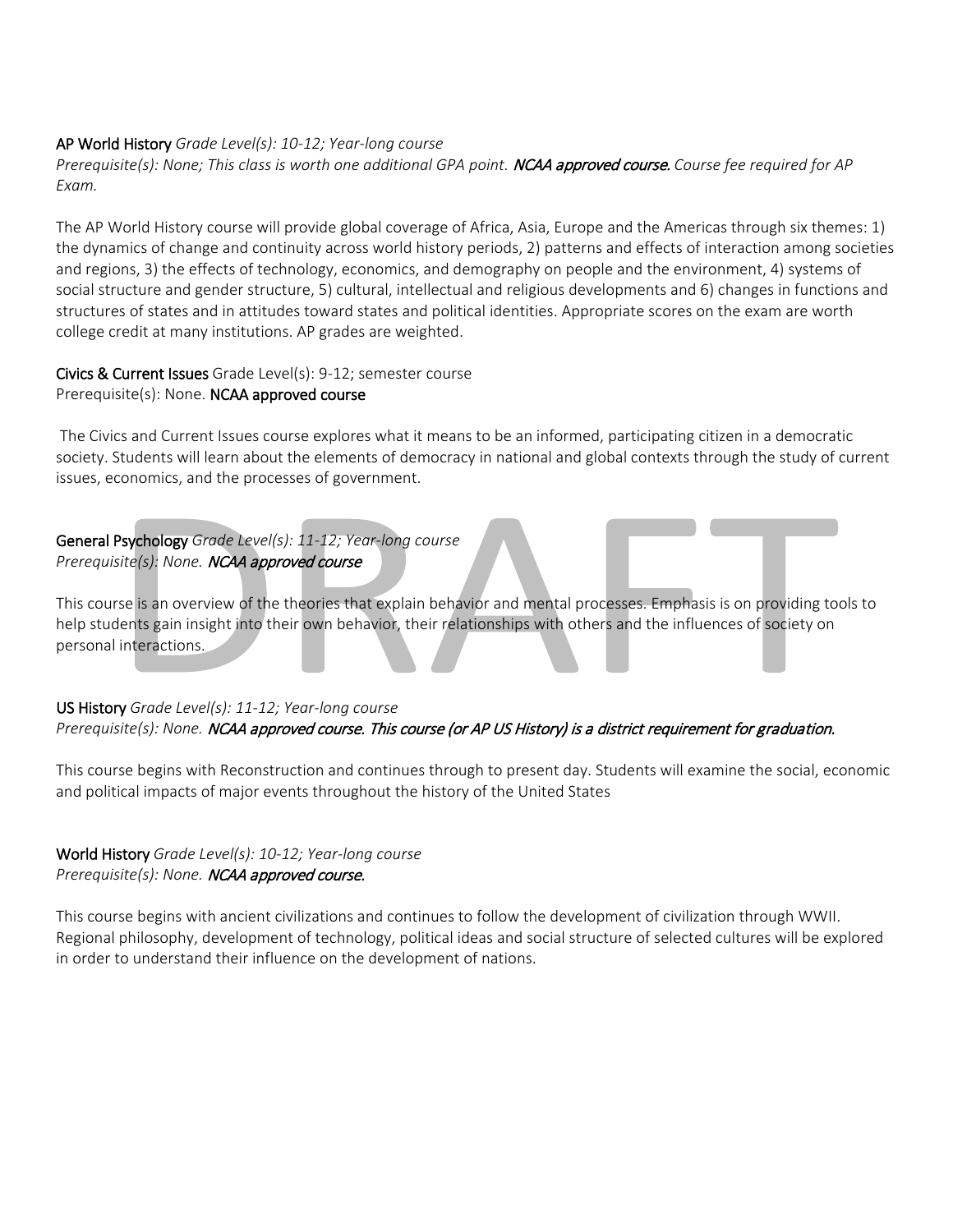# World Languages

## Alutiiq Language I *Grade Level(s): 9-12; Year-long course* Offered for dual credit. *Prerequisite(s): None.*

The course covers the basics of Alutiiq pronunciation, vocabulary, grammar and culture, with emphasis on conversational Alutiiq, reading and writing the Alutiiq alphabet and basic words or phrases. Additionally, students will explore Alutiiq song, arts, geography, stories and history.

## French I *Grade Level(s): 9-12; Year-long course Prerequisite(s): None.*

Students will learn basic conversational skills for French, cultural components of French speaking countries, basic reading and writing skills in French. This class uses Schoology as the repository for assignments and the main mode for turning assignments in but this class is in blended format. This means that students are expected to attend class daily for inperson instruction, partner conversations, and group work. We will also create French media, play French video games, and sing French songs.

#### French II *Grade Level(s): 10-12; Year-long course Prerequisite(s): French I or instructor approval*

Students will learn multiple verb tenses to be able to express themselves enough to tell stories and write essays. Students will read multiple novels, will participate in daily speaking activities, build a video French video game, create French media, sing French songs. This class uses Schoology as the repository for assignments and the main mode for turning assignments in but this class is in blended format. This means that students are expected to attend class daily for inperson instruction, partner conversations, and group work.

## Spanish I *Grade Level(s): 9-12; Year-long course Prerequisite(s): None.* NCAA approved course.

This course is designed to give students the ability to communicate in everyday Spanish. The course uses a technique called Teaching Proficiency through Reading and Storytelling (TPRS). The main focus of this course is to help students acquire language through Comprehensible Input (CI), and focuses on mastery of high-frequency words, in context.

Students can expect to acquire language through storytelling, reading and writing short stories, leveled readers, readers' theater, songs, Movie Talks, and illustrations, among other techniques.

This course is mainly held in Spanish, with aids to help with comprehension.

Spanish II *Grade Level(s): 9-12; Year-long course*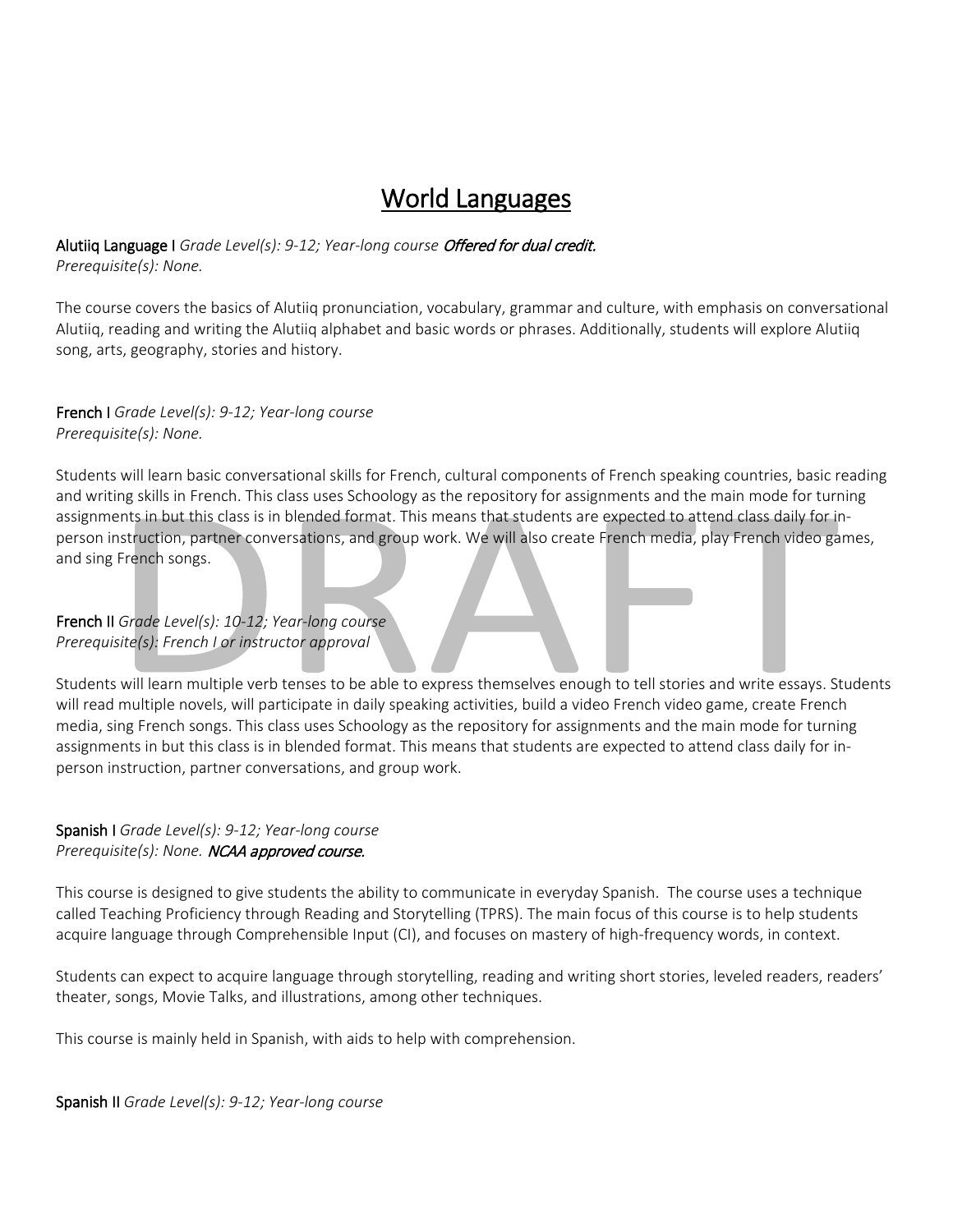#### *Prerequisite(s): 2.5 (C) or better in Spanish I; Teacher recommendation required.* NCAA approved course.

This course builds upon material acquired in Spanish I, using TPRS and CI techniques, and goes deeper into the highfrequency word list.

Students can expect to acquire increasingly complex language, and interact at a more natural rate, through additional exposure and practice. Students will continue to acquire through storytelling, reading and writing short stories, leveled readers, readers' theater, songs, Movie Talks, and illustrations, among other techniques.

#### Spanish III *Grade Level(s): 9-12; Year-long course Prerequisite(s): Spanish II; Teacher recommendation required.* NCAA approved course.

This course takes a look at all of Spanish 1 and 2, and says, "It's go time!" This is where the hard work in Spanish 2, in particular, pays off. Students get an opportunity to enjoy the scenery, having already learned a great number of tricks, and can now attack their studies with greater efficacy. This means that students now get a solid chance to show off, to add some polish to their language skills, and truly impress. It involves exploring culture through literature, pop culture, and current events, as a means of developing students' interests, all while providing context for the sophisticated grammatical pieces to come.

Grammar goals include mastery of the subjunctive tenses, as well as the compound tenses. Vocabulary goals include broadening understanding and usage of colloquial Spanish, as well as

Hispanic/Latino holiday traditions give us opportunities to share out, and to compare and contrast our respective cultures, and allow for deeper appreciation of our roots and experiences.

## Spanish IV *Grade Level(s): 10-12; Year-long course*

Prerequisite(s): C or better in Spanish III; Teacher recommendation required. **NCAA approved course.** 

This course builds upon material acquired in Spanish I, II, and III, also using Teaching Proficiency through Reading (TPRS) and Storytelling and Comprehensible Input (CI) techniques and gives students an opportunity to dramatically increase their competency and fluency in Spanish, to the point they can begin to interact with sympathetic native speakers. The focus continues to be on proficiency, with an emphasis on everyday language, opposed to the textbook variety.

Students can expect to see noticeable gains in their ability to understand, and be understood, largely by further developing their vocabulary and grammar skills, contextually. Students can expect to acquire the language structures they may need to understand and communicate in a wide variety of situations.

Students will continue to acquire through storytelling, reading and writing short stories, reading independently, and as a class, readers' theater, songs, Movie Talks, and illustrations, among other techniques.

#### Russian I *Grade Level(s): 9-12; Year-long course Prerequisite(s): None. Offered for dual credit.*

The course introduces Russian language, history, and culture. Students learn to read and write in Cyrillic alphabet and use basic grammar and essential vocabulary, while practicing conversational skills in a culturally appropriate way. The use of